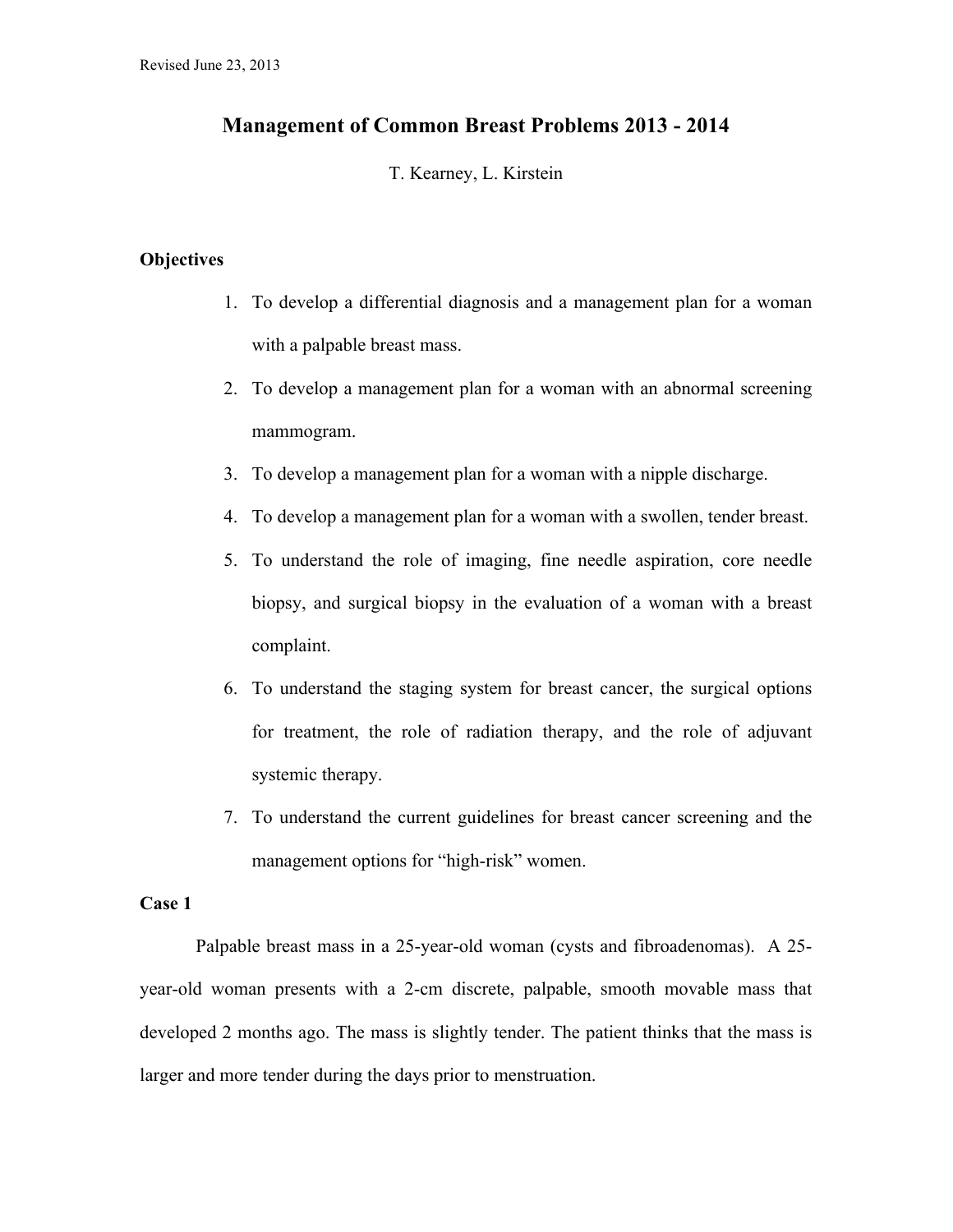### **Case 2**

Palpable breast mass in a 44-year–old woman (fibrocystic condition). A 44-yearold woman presented to her gynecologist with a breast mass. It has been present for several months. It is occasionally tender, particularly prior to her menstrual period. Examination reveals diffuse, bilateral tenderness. There is no dominant mass, but there is a definite thickening in one area that stands out. Her breasts feel "lumpy" throughout.

### **Case 3**

Palpable breast mass in a 57-year-old woman (early stage breast cancer). A 57 year-old woman noticed a mass in her breast three months ago. It felt hard. Examination revealed a mass about 2 cm in diameter with no skin changes. The mass was hard, but it moved freely with respect to the chest wall. The remainder of her physical exam was unremarkable. There was no axillary or supraclavicular lymphadenopathy. Screening mammography the year before was normal, but a mammogram now shows an irregular, spiculated mass corresponding to the palpable lesion. No other abnormalities are imaged.

### **Case 4**

A red swollen breast in a 38-year-old woman (breast abscess vs. locally advanced breast cancer). A 38-year-old woman noticed a tender, painful area in her left breast. She is 6 months post-partum and is breast feeding her child. Her gynecologist prescribed dicloxacillin, which initially improved her symptoms, but now they are worse. Examination reveals a swollen, pink breast with some skin edema.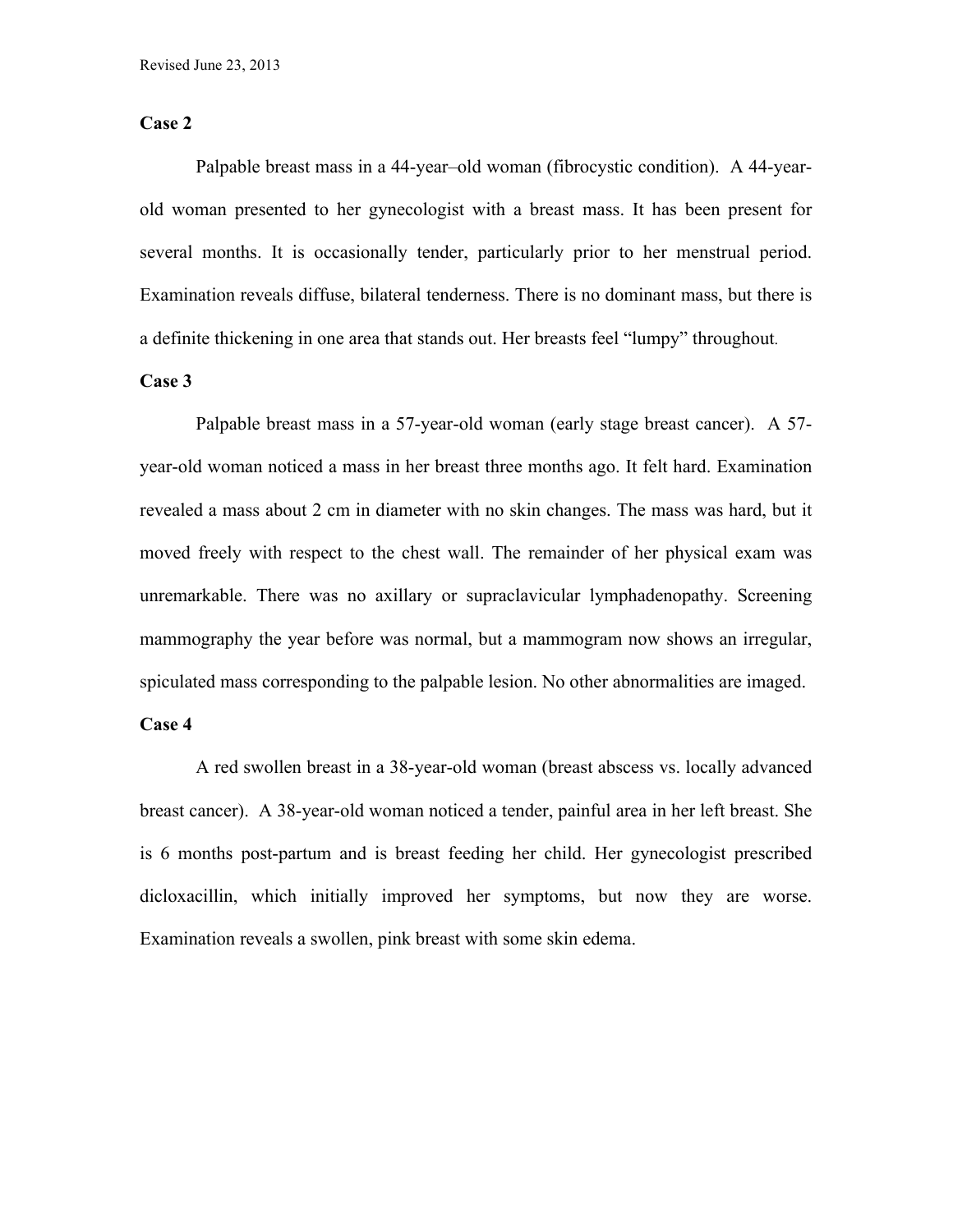### **Case 5**

Abnormal mammogram (ductal carcinoma-in-situ, DCIS). A 54-year-old woman has a screening mammogram. She is called back for additional diagnostic views and told she has suspicious microcalcifications. A biopsy is recommended. Physical exam reveals no abnormality. Last year's mammogram is normal.

### **Case 6**

Nipple discharge (papilloma vs. malignancy). A 59-year-old woman is undergoing annual breast cancer screening. Bilateral mammograms are normal. Squeezing of the right nipple expresses 3 drops of blood from a single duct at 11 o'clock. No masses are palpated. The patient states that she has noted small blood stains on her nightgown on 4 occasions over the past 3 months.

### **Case 7**

The high-risk woman (atypical hyperplasia and lobular carcinoma-in-situ). A 49 year-old woman presents with suspicious microcalcifications. Her physical examination is normal. She has a 53-year-old sister with breast cancer. She undergoes a wire localized excisional biopsy that reveals atypical ductal hyperplasia.

### **Introduction**

The discovery of a new breast complaint is an extremely upsetting event for most women. The possibility that the new complaint represents breast cancer is foremost in their minds. Anxiety concerning disfigurement, severe illness, and the possibility of a fatal illness must be acknowledged and dealt with in an empathic manner by the patient's physician.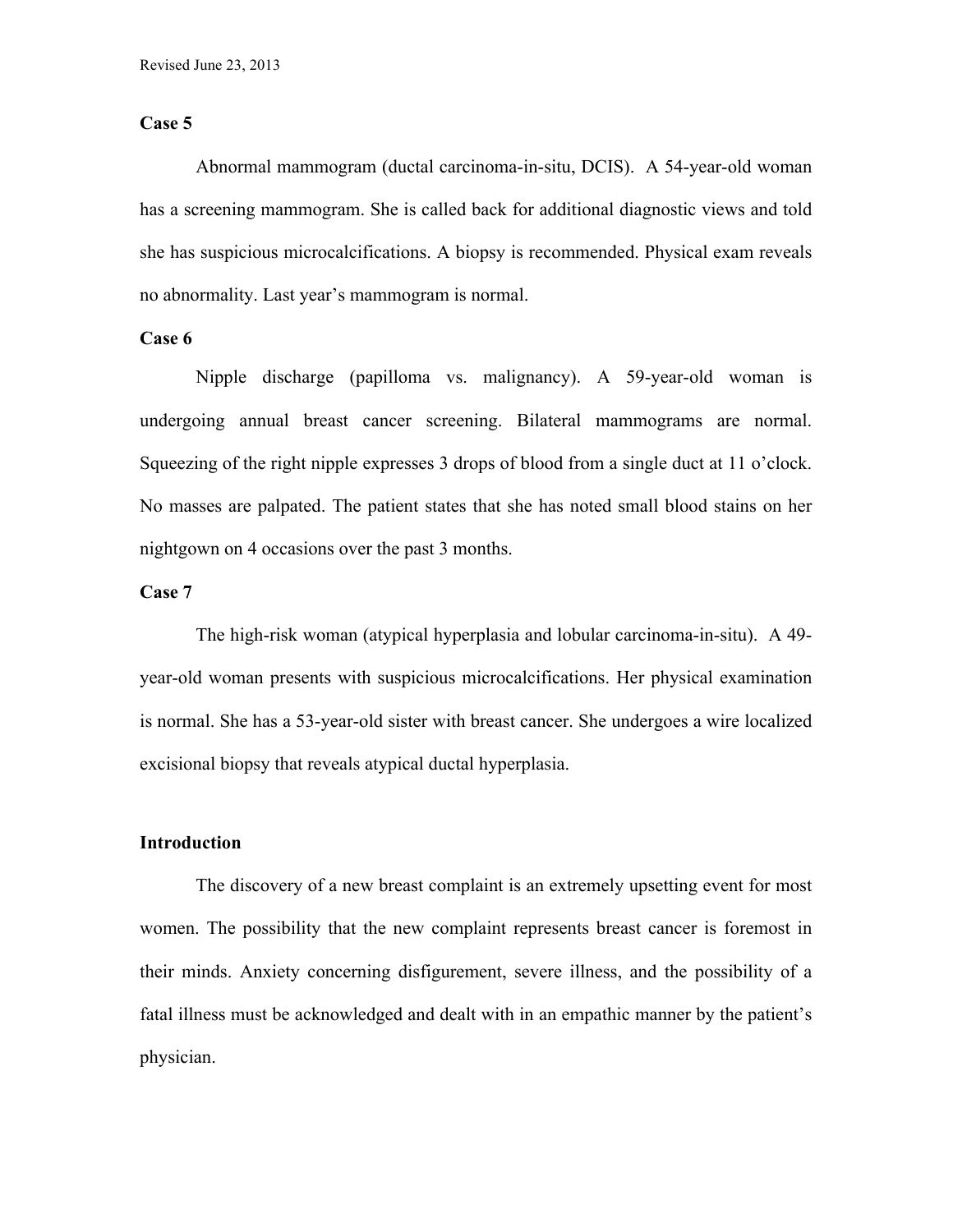Almost always, a surgeon is consulted as the initial step in patient evaluation. The surgeon must evaluate the patient appropriately and develop a management plan. The majority of patients with a breast complaint do not have cancer. The primary goal in breast evaluation is to decide if further evaluation is needed based on initial findings. A final diagnosis does not need to be made at the initial visit. Normal physiologic variations related to hormonal cycling or benign breast conditions require patient education and reassurance. Occasionally simple symptom based interventions are required. Findings that are clearly benign may require periodic re-examination but may not require any further evaluation or treatment.

A surgeon also must evaluate findings that are possibly malignant. Treatment options often are complex and involve physicians from multiple disciplines. The surgeon should be an expert in the surgical management of breast cancer. The breast surgeon also should be prepared to act as the coordinator of initial and follow-up care.

The evaluation and management of patients with breast complaints and breast cancer are aided by a large body of evidence that has been derived from well-designed clinical trials conducted over the last few decades. While there are areas of legitimate disagreement among experts, there are many areas for which Level I evidence is available to guide patient management.

#### **General Evaluation**

The two most common breast complaints are a palpable mass and an abnormal mammogram. These two entities, along with nipple discharge and a swollen, tender breast, represent almost all of the patient scenarios that a surgeon is likely to encounter (Table 1).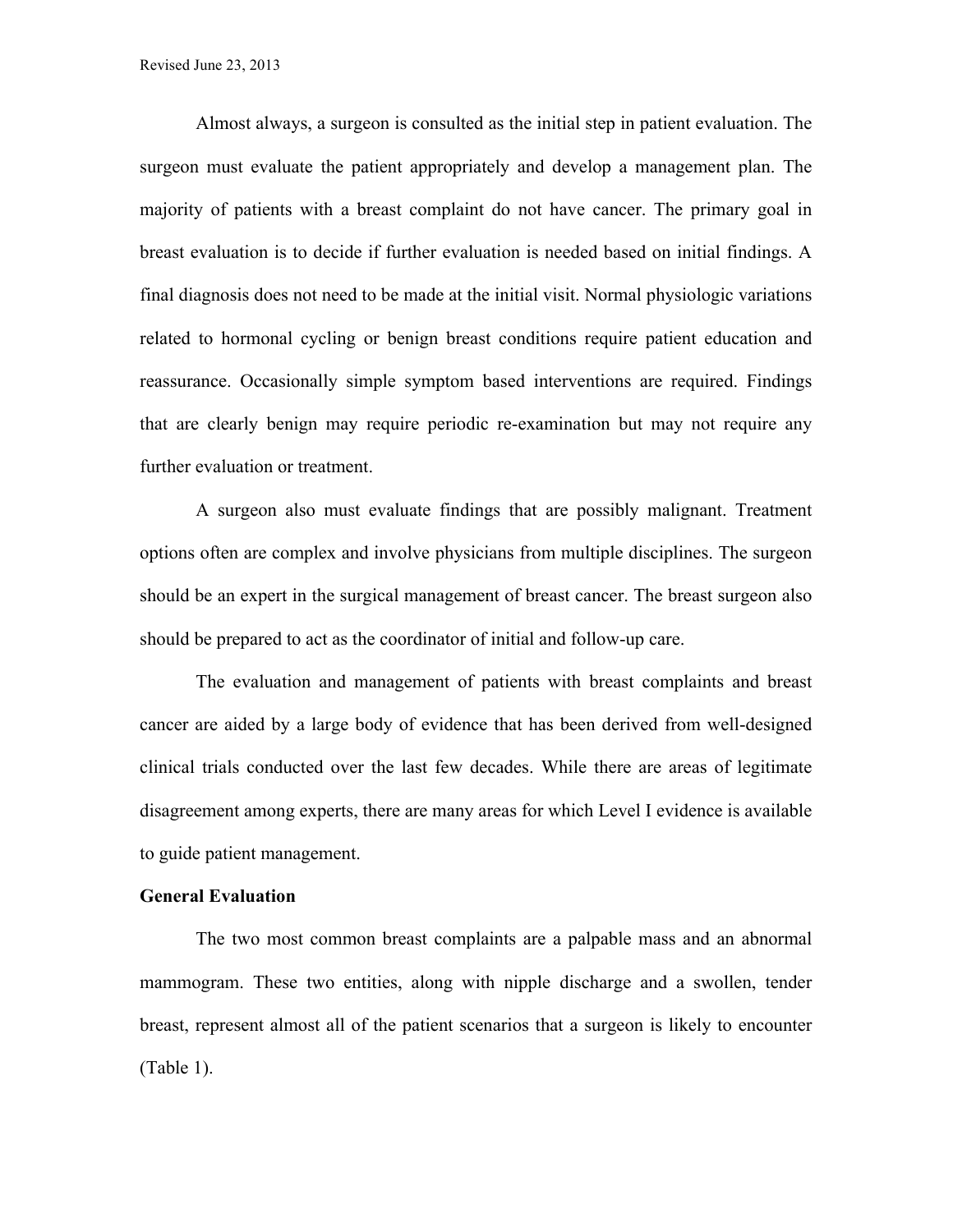The surgeon must take an appropriate history focused on the complaint. The duration of the complaint is important to note as well as any fluctuation of the complaint with the monthly menstrual cycle. The surgeon should inquire about the presence of breast pain and the nature of any nipple discharge. An evaluation of risk factors for breast cancer is important. The primary risk factors are increasing age and family history. The surgeon should specifically inquire about breast and ovarian cancer in the patient's family. Risk factors related to menstrual history and childbearing are thought to represent the risk of exposure to endogenous estrogen. Although family history is important, one must remember that the majority of breast cancer patients do not have a family history of breast cancer.

Physical examination of the breast, axillary and supraclavicular areas is mandatory. The surgeon should inspect the breast for any skin changes or retraction. Palpation should be thorough and performed in a relaxed, unhurried manner. The examination must be performed efficiently and with respect for the patient. A general examination of the patient focused on the lungs, chest wall and abdomen also must be performed.

The surgeon personally should review any mammograms and ultrasound examinations if possible. Insist upon original films. If available, several years of images should be compared side by side in order to appreciate any subtle changes over time. Digital films are often available, and the surgeon must have appropriate software and hardware for viewing digital images at appropriate resolution. Increasingly, breast MRI is being used to evaluate asymmetric densities on mammography or to further evaluate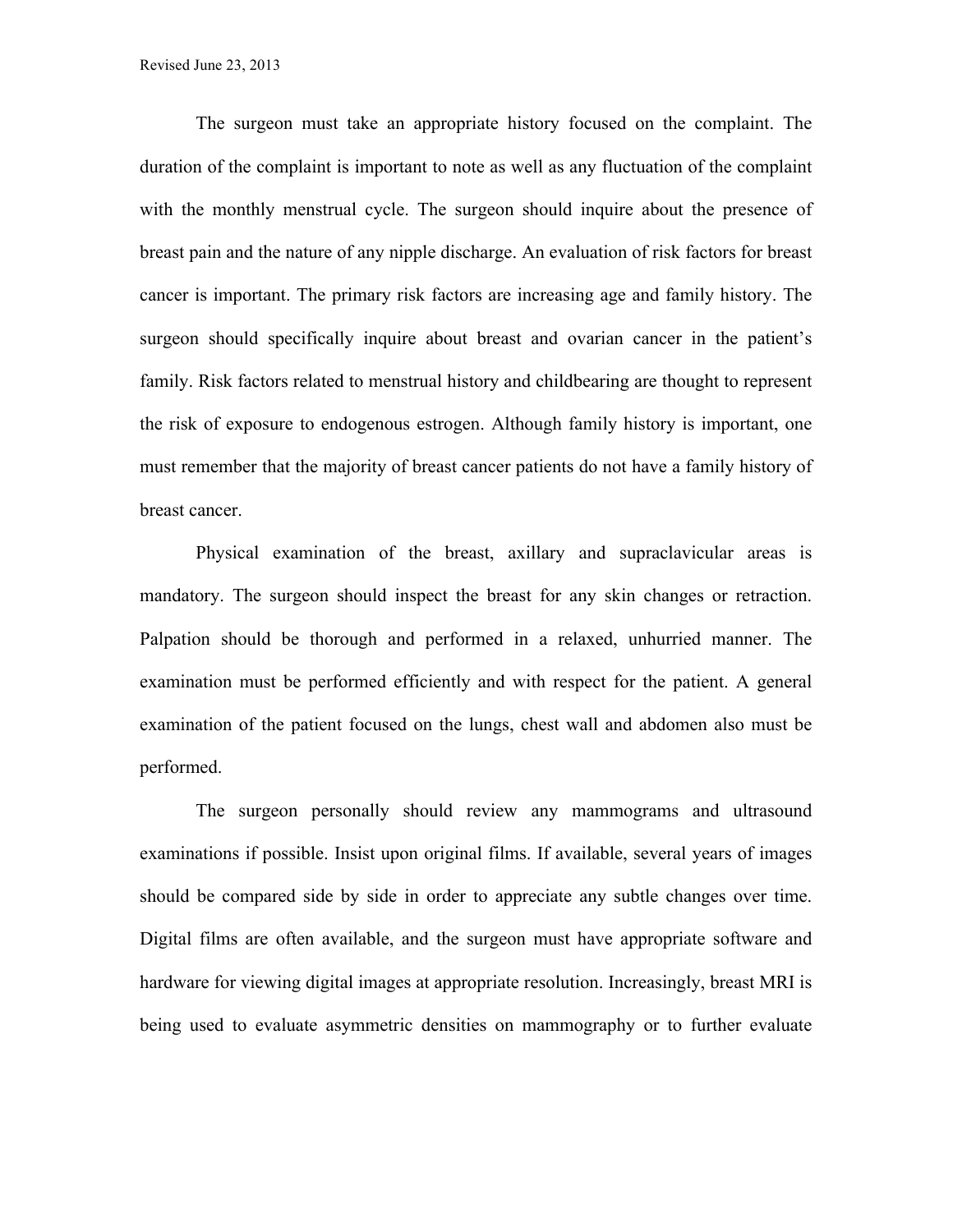women with extremely dense breasts. Studies are currently ongoing to define the exact population of women who should have screening and/or diagnostic breast MRI.

The surgeon should be familiar with various diagnostic interventions that can be performed in the office. These include fine needle aspiration (FNA) of breast cysts and breast masses, the proper handling of cytology specimens, and the appropriate use of core needle biopsy.

Once the evaluation is completed, most patients can be classified as having findings that are clearly benign, probably benign or that are suspicious. Patients with findings that are clearly benign can return to routine screening. Patients with findings that are probably benign should be followed with a repeat clinical examination or repeat imaging in several months to half a year. Clinical follow-up must be active. The patient should not leave the office without making a definite follow-up appointment. Patients with suspicious findings require further evaluation. Tissue diagnosis is usually required. The surgeon must be expert in the various techniques available for breast biopsy (Table 2).

The case scenarios presented at the start of this chapter and discussed in the text that follows will illustrate the evaluation and management of patients with the common breast complaints. In addition, diagnostic techniques, the treatment of breast cancer, breast screening, and the evaluation of "high-risk" women will be discussed.

### **Case 1 (a palpable breast mass in a younger woman)**

The patient in Case 1 has a finding that is probably benign. Breast cancer before the age of 30 is rare. The primary differential is to determine if this lesion is a cyst or if it is a solid mass. Cysts are benign, fluid-filled lesions. In this age group, the most likely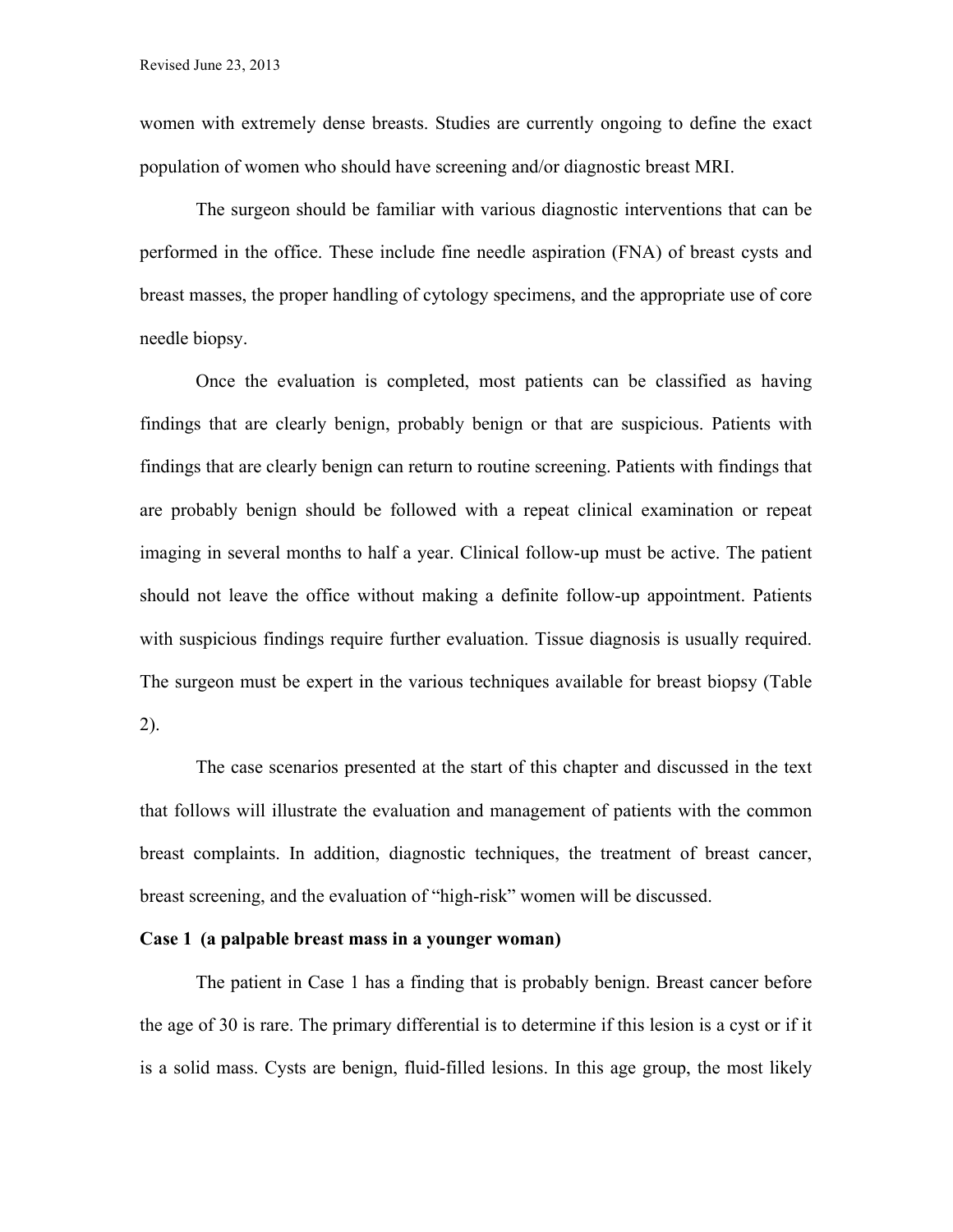solid mass would be a fibroadenoma. Fibroadenomas represent a benign hyperplastic process. Fibroadenomas usually are single, but  $10 - 20$  % are multiple. Other benign possibilities include juvenile fibroadenomas, hamartomas, lipomas and fat necrosis. The possibility that this is a phyllodes tumor and the remote possibility that this represents breast cancer must be considered. The history and physical exam certainly suggest a cyst.

There are two appropriate management options for this patient. Fine needle aspiration of the mass with a 23-gauge needle may result in the removal of cyst fluid, with resolution of the mass. If classic cyst fluid without any gross blood is obtained, it may be discarded, provided that the mass resolves completely. The patient should be scheduled for follow-up examination in two to three months. If the aspirate is bloody, the fluid should be sent for cytological evaluation. A persistent mass after aspiration suggests a solid lesion, and the aspirated fluid should be sent for analysis as well. If no fluid is obtained, the needle may be passed through the lesion several times, and the resulting cellular material should be sent for cytological evaluation. The surgeon must ensure that the appropriate fixative is available. In many multi-disciplinary breast centers, on-site cytological evaluation is available to assess adequacy of the sample and provide a quick diagnosis.

The other alternative for this patient involves ultrasound examination of the affected breast. The finding of a simple cyst with a smooth wall, no cystic debris, and good through transmission of ultrasound establishes the diagnosis of a simple cyst. No further evaluation or follow-up is needed. If desired and if the cyst is tender or enlarges in the future, aspiration then can be performed. The finding of septations, mural nodules, or intra-cystic debris characterizes the cyst as a complex cyst. Further evaluation with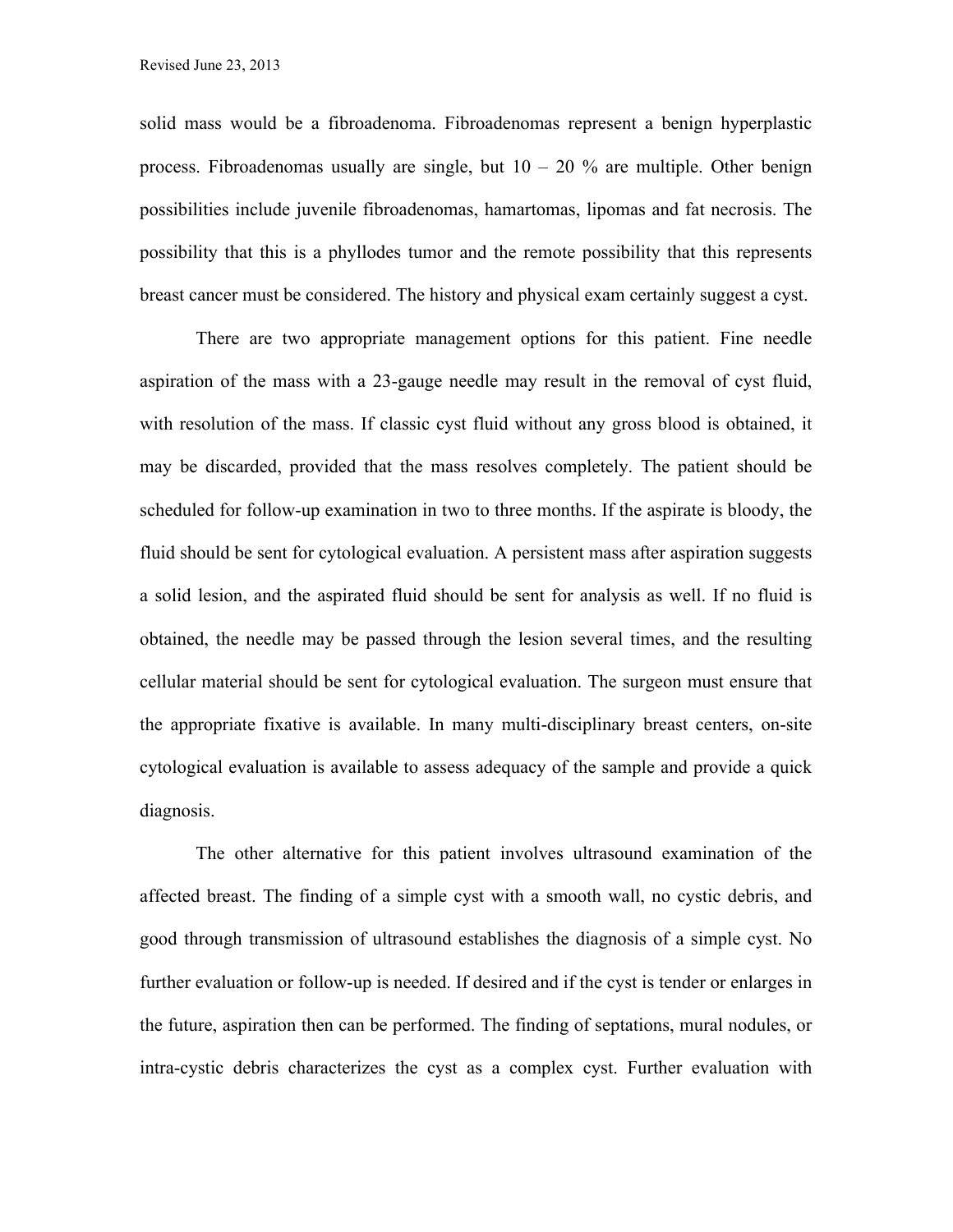aspiration and cytological evaluation is required, since 0.3% of complex cysts are associated with malignancy. The finding of a smooth, homogeneous mass consistent with a fibroadenoma may be managed in several ways. In a young patient under thirty with physical exam findings as described and an ultrasound image consistent with a fibroadenoma, observation is usually appropriate. Repeat clinical and ultrasound evaluation at six-month intervals for a year or two is suggested. The patient should be instructed to contact the surgeon if the mass appears larger during monthly breast self exam (BSE). If the mass changes, biopsy is required. For patients over the age of 30, fine needle aspiration of the solid mass is recommended. Cytological findings consistent with a fibroadenoma combined with benign clinical and imaging characteristics constitute a negative "triple test" (Table 3). These patients may be safely observed with excision reserved for masses that grow. The finding of an irregular, heterogeneous mass on ultrasound mandates tissue diagnosis. If FNA of a palpable mass is bloody or the mass does not resolve, tissue diagnosis is required. Breast cancer is rare in women between the ages of 20 and 30. In a study of 951 breast biopsies performed on young women, no patients under age 21 were found to have breast. However, 1.3% of biopsies in women age 21 - 25 and 4.0% of biopsies in women age 26 - 30 were positive for malignancy. Image-guided core biopsy and excisional biopsy represent two equivalent options with regards to accuracy, with core biopsy being simpler and less traumatic.. Core biopsy guided by palpation alone may result in a false negative result due to sampling error. The most important pitfall in observing a solid mass in any woman is the risk of missing a cancer.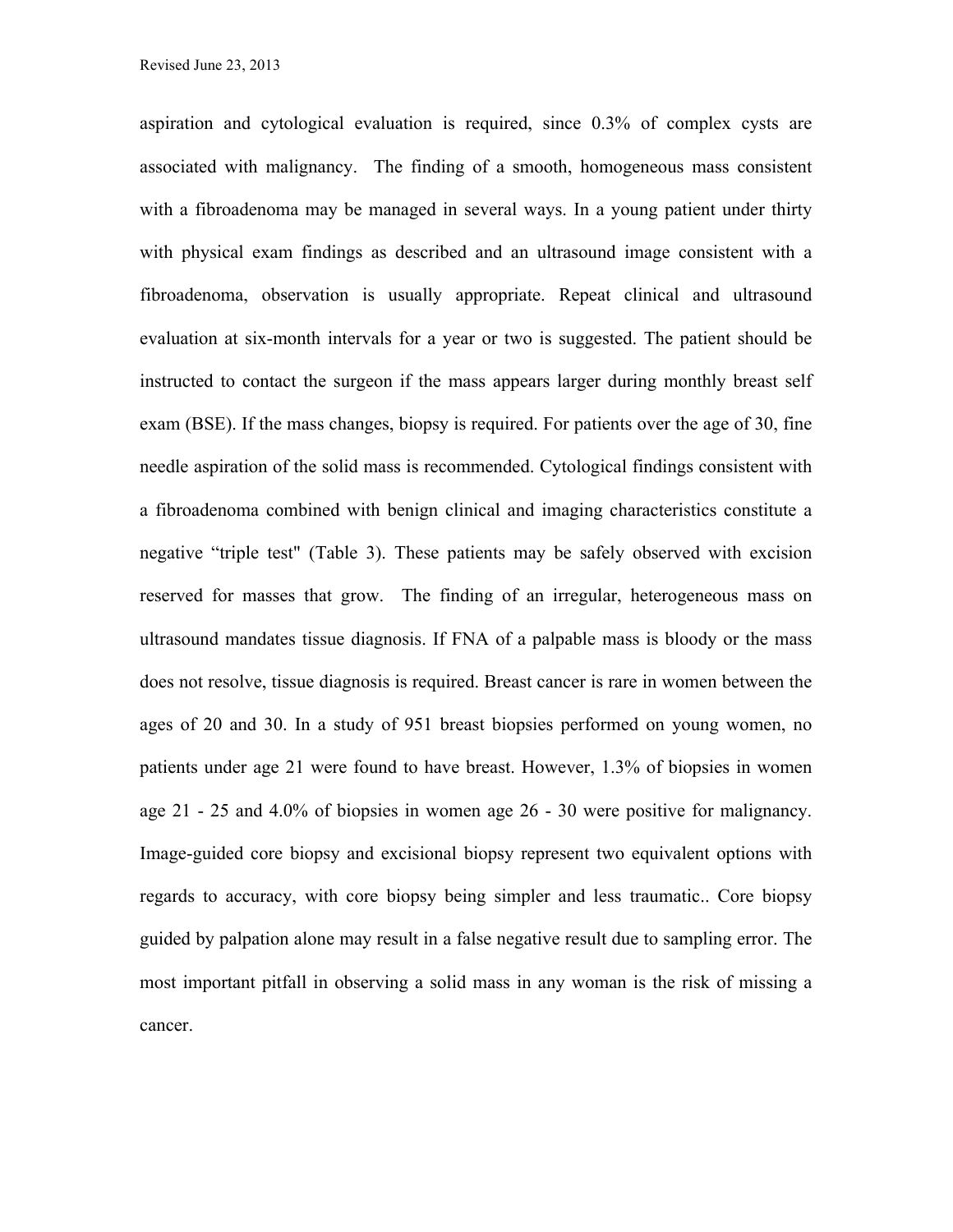### **Case 2 (a palpable breast mass in a middle-aged woman)**

This patient's evaluation is more complex then the previous case. Her physical exam shows an abnormality that does not have typically benign characteristics. The examination is made more difficult by her lumpy breasts. The incidence of breast cancer begins to rise after age 40, and this patient could very well have a malignancy. The surgeon must prove that she does not. The patient had a mammogram performed that revealed dense breast tissue but no mass. A negative mammogram does not rule out the presence of breast cancer. An ultrasound also was negative. In this setting, the patient must be assumed to have a solid mass. Fine needle aspiration with cytological interpretation is the next step. However, in this case, the cytology report revealed blood and fat but no specific diagnosis could be made. This patient now needs a tissue diagnosis. The surgeon may perform core needle biopsy provided that the mass is clearly entered by the core needle, adequate tissue is obtained and follow-up is arranged. An excisional biopsy performed as an outpatient is an appropriate choice. This patient's excisional biopsy revealed sclerosing adenosis.

The term "fibrocystic condition" is an imprecise term that describes a clinically diagnosed entity that is a manifestation of physiologic responses of breast tissue to normal hormonal cycles. The patient often has breasts that are painful, particularly prior to her menses. She has lumps that come and go. Her mammogram often shows a pattern of dense breast tissue. It probably is more useful to describe benign breast disease in terms of a three-tiered pathologic classification that can be used to assess a patient's risk of future breast cancer development, particularly when family history is factored in . Lesions are classified as non-proliferative, proliferative without atypia, and atypical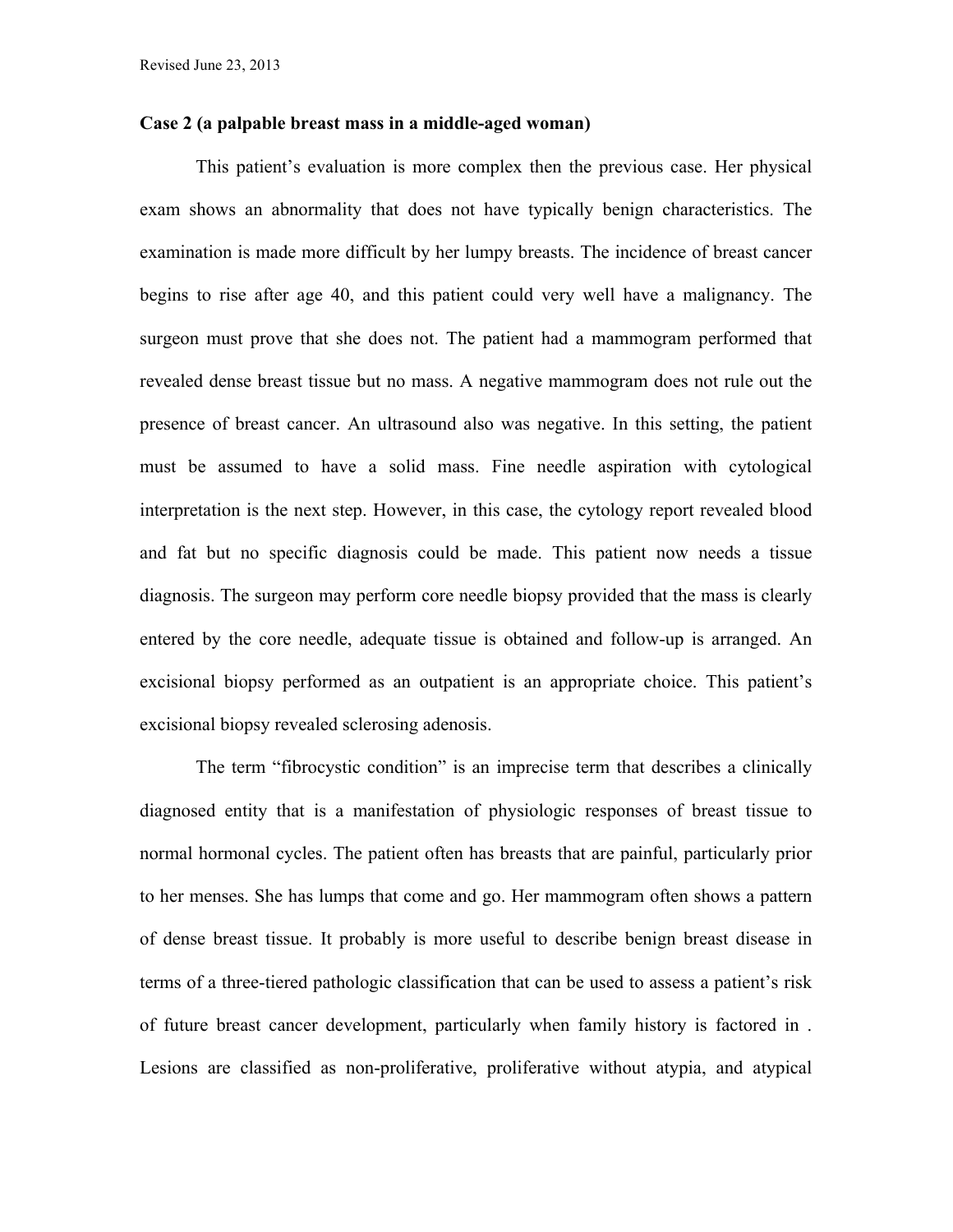hyperplasia (including Lobular Carcinoma-In-Situ or LCIS) (Table 4). Several retrospective and case-control studies show no increased risk of developing breast cancer with non-proliferative lesions and a small relative risk  $(RR < 2.0)$  with proliferative lesions without atypia. Family history does modify the risk factors for the proliferative lesions slightly (RR  $2.0 - 3.0$ ). Patients with the non-proliferative lesions and low risk proliferative lesions require routine breast screening. Patients with the higher risk atypical hyperplasia require special surveillance and possibly preventative therapy. This will be discussed in more detail in a later section.

#### **Case 3 (early stage breast cancer)**

This patient with a palpable mass and a suspicious mammogram almost certainly has breast cancer. Clinically it appears to be localized to her breast. Fine needle aspiration was performed with a result revealing adenocarcinoma. Core needle biopsy could also be performed. Excisional biopsy is not the first choice since it mandates a second operation if malignancy is found. The surgeon next must perform some basic studies to determine the stage of her cancer. A chest radiograph and basic blood work (CBC, liver function tests) are all that are usually required. If these are normal, there is no role for CT scan or bone scan for patients with clinical early stage breast cancer. The patient, in consultation with her surgeon, must now choose among the treatment options.

In the early  $20<sup>th</sup>$  century Halsted model of breast cancer, an orderly, predictable, lymphatic spread of breast cancer subsequently would give rise to systemic disease. Therapy was designed to encompass the tumor and "get it all out." The radical mastectomy was designed to remove the breast, all axillary nodes, and the pectoral muscles. A fair number of patients with early stage breast cancer were cured with this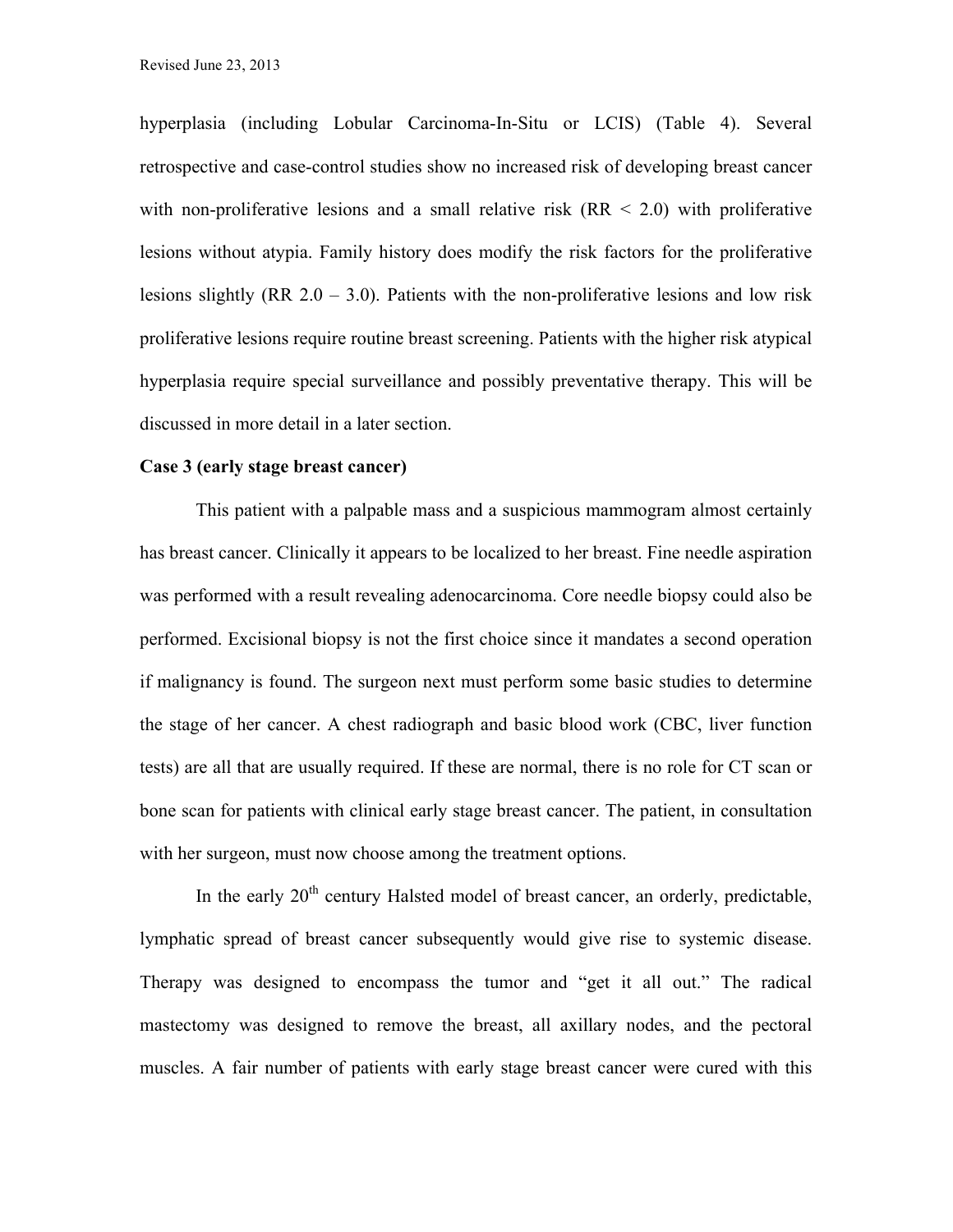procedure. However, well-designed, prospective clinical studies in the latter part of the  $20<sup>th</sup>$  century demonstrated that breast cancer dissemination was often capricious and hematogenous. In the modern model of breast cancer, patients with clinically and pathologically negative nodes in fact already could have metastatic disease at the time of presentation. There are three major implications of the acceptance of this hypothesis:

1) Breast cancer spreads capriciously and may do so at any time. Early detection is life saving. Early detection can increase the number of breast cancers identified and treated at a truly early stage, before potentially lethal micrometastases has occurred.

2) Women die from breast cancer because of metastatic disease, not from the effects of local or regional tumor. Thus, the method of local control does not impact upon survival. Lumpectomy with radiation is equivalent to mastectomy with regards to patient survival. This has been demonstrated in over half a dozen prospective clinical trials. The objectives of local control are to eliminate a tumor from the breast and chest wall that ultimately may become symptomatic by eroding, fungating, or bleeding and to remove a tumor that potentially may metastasize. Similarly, the method chosen to achieve regional control (axillary lymph node dissection, radiation therapy) does not impact upon survival. The method of regional control should be chosen to maximize the amount of staging information obtained while minimizing patient risk and inconvenience.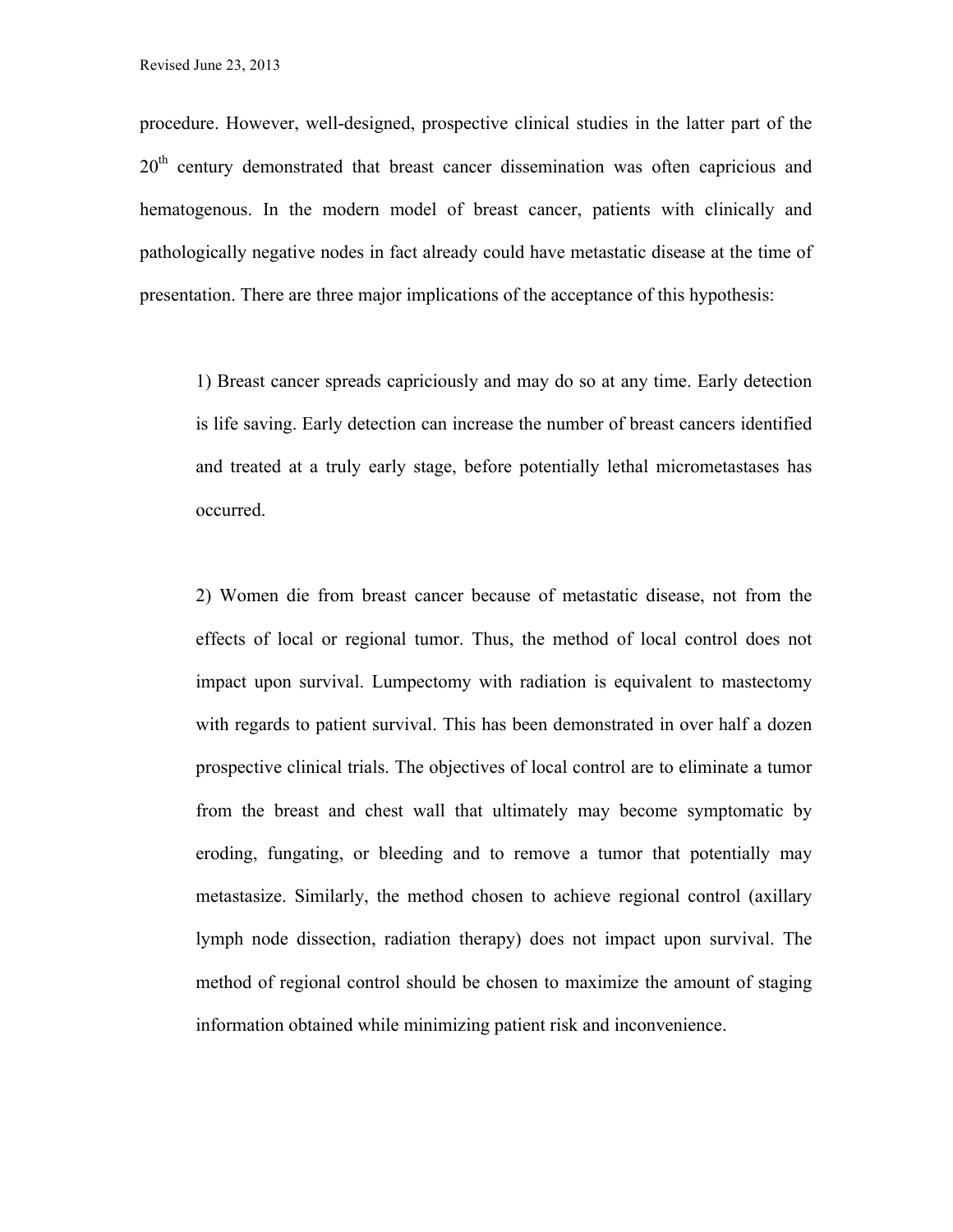3) Systemic metastases are the cause of breast cancer deaths. Systemic therapy (tamoxifen, chemotherapy) is potentially life saving. Systemic therapy should be considered in all women whose breast cancers are at significant risk of disseminating. The roles of clinical staging and analysis of prognostic factors are to identify which tumors are and which tumors are not at significant risk for having associated micrometastases.

This patient may achieve local control of her tumor with either lumpectomy (aka partial mastectomy) and radiation or with mastectomy. There are several factors relevant to the choice of breast conservation vs. mastectomy for the initial treatment of early breast cancer (Table 5). Patient preference for breast conservation, tumor size, and tumor location favorable for a good aesthetic result are important factors. The patient should have a single tumor and should not have a contra-indication to radiation (pregnancy, previous radiation to the area, certain collagen vascular diseases). The patient should be willing to come for follow-up. Anticipated difficulty with future mammography due to suspicious areas is a relative contraindication to conservation. Patient preference should be a major factor in choosing local treatment or mastectomy because, in most instances, the options are therapeutically equivalent. Radiation therapy usually is given after lumpectomy because it reduces the in-breast recurrence rate (and therefore improves the ultimate success rate with breast conservation) approximately four-fold. Newer studies suggest that accelerated partial breast radiation therapy may be an option for selected patients. This may be delivered with external beam techniques or balloon catheter brachytherapy techniques.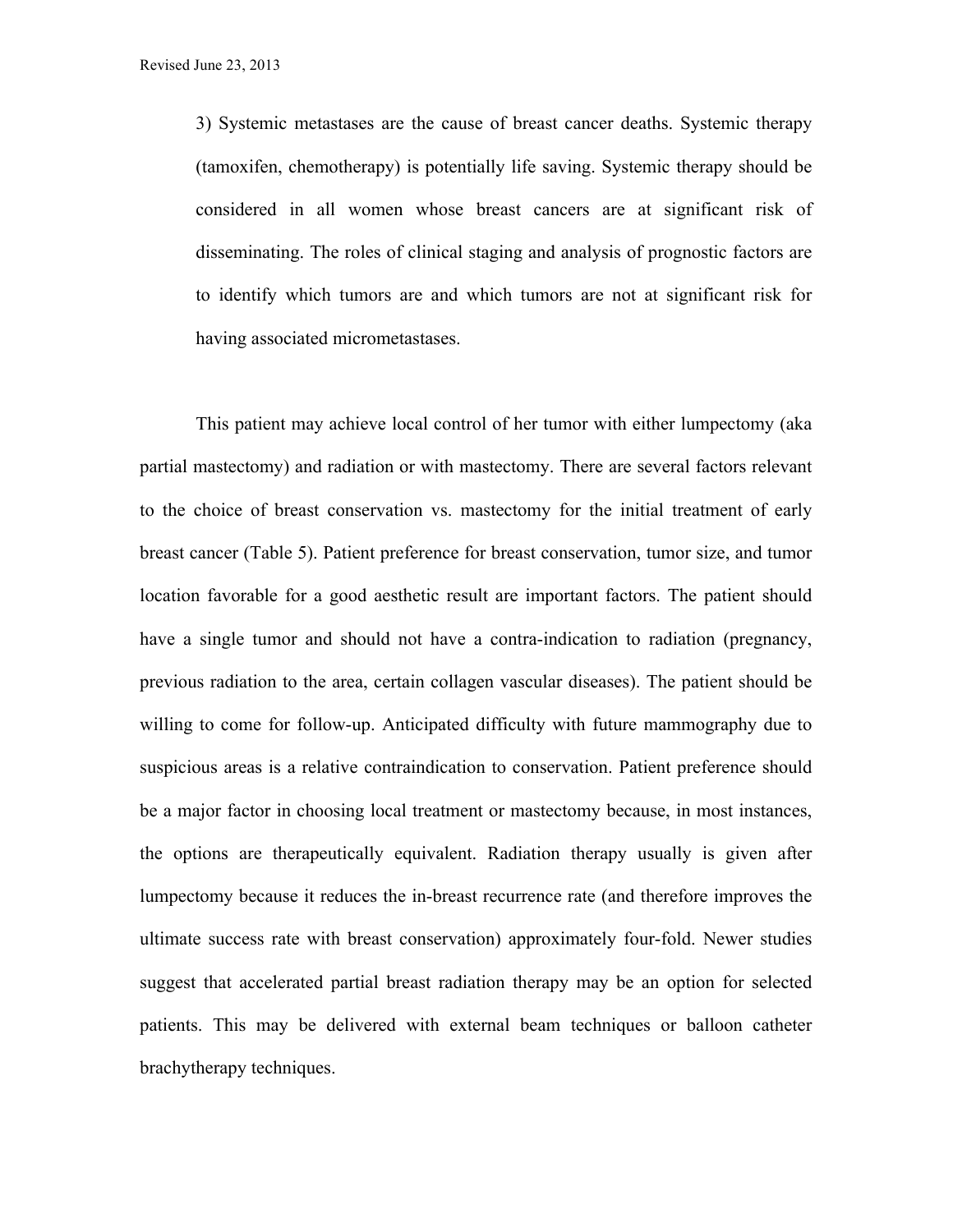Breast reconstruction is an appropriate option for most women undergoing mastectomy and should be discussed with all women in whom mastectomy is considered. Immediate reconstruction almost always is feasible. Delayed reconstruction may be best for those women who are not certain of their preference for reconstruction and for those in whom the need for post-mastectomy radiation therapy is likely. Prosthetic reconstruction with an implant generally is less physiologically stressful and less technically demanding. Autogenous reconstruction is generally more complex but usually has better final aesthetic results. Options include TRAM flap, latissimus dorsi flap or newer free tissue transfer techniques (DIEP flap). Combinations of tissue flaps and expanders or implants are also used. Skin sparing mastectomy techniques can improve post operative appearance without compromising patient outcome for early stage breast cancer. Nipple and areolar sparing mastectomy is being offered with increasing frequency to selected patients.

In the past, axillary nodes were removed from the lower levels of the axilla. When performed at the time of lumpectomy, a separate incision was made in the axilla. When combined with mastectomy the procedure was termed a modified radical mastectomy; the pectoral muscle is not removed as in the Halsted radical mastectomy. A typical axillary dissection will remove about a dozen nodes. The axillary dissection itself does not directly change survival, but it is instead a staging technique that allows for the rational selection of adjuvant systemic therapy.

Sentinel lymph node mapping and biopsy has eliminated the need for axillary dissection in the modern management of patients with clinically negative nodes. In this technique, a tracer (blue dye and/or Tc-99 labeled sulfur colloid) is injected into the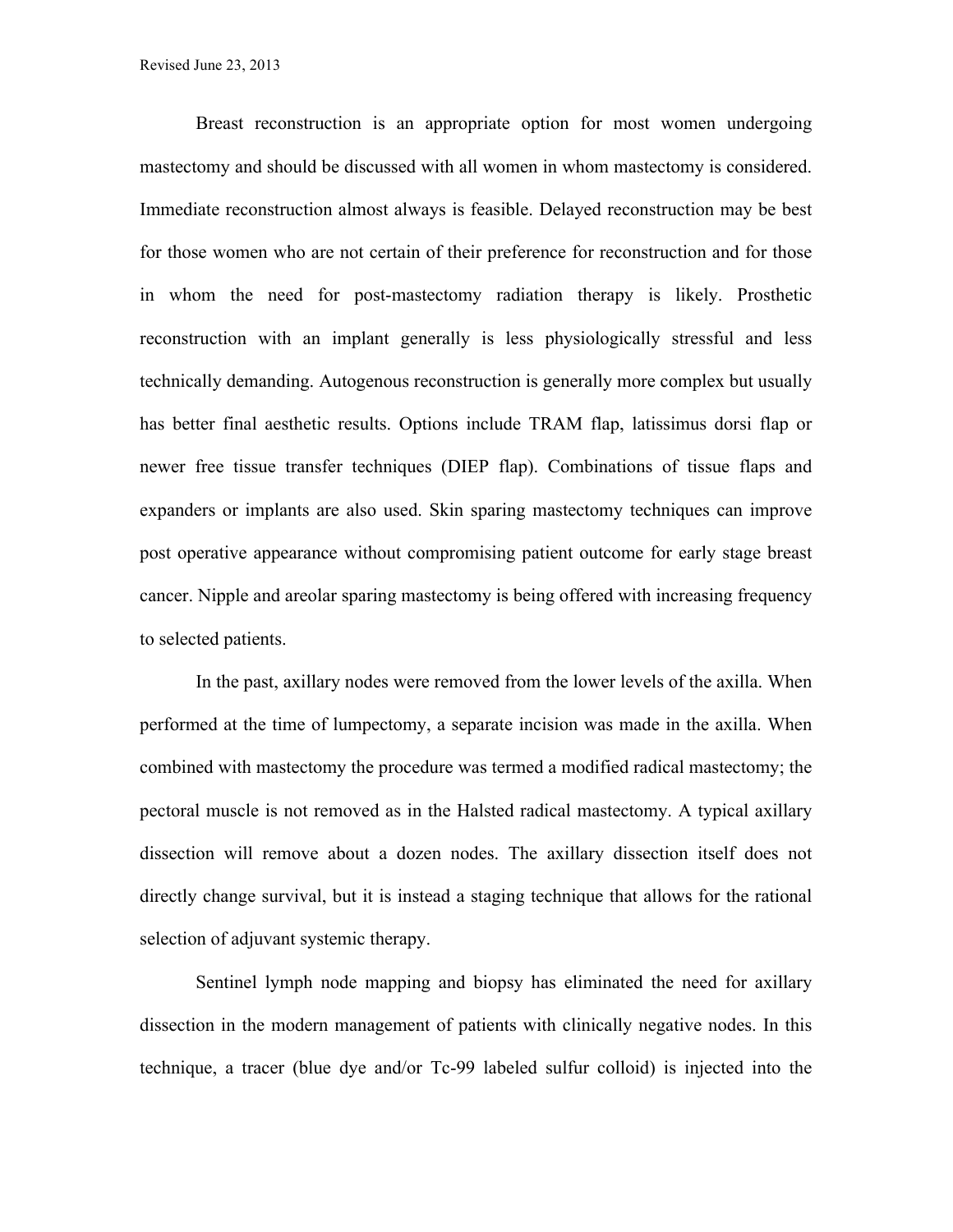breast. The tracer travels to the first draining axillary lymph node and is detected visually or with a hand-held gamma probe. That node is removed and tested. If it is free of cancer, the remainder of the axilla is presumed to be negative, and axillary dissection with its occasional side effects of lymphedema and frozen shoulder can be avoided. Patients with positive sentinel nodes previously would have an immediate axillary dissection. Recent data from the prospective trial ACOSOG Z011 have now demonstrated that with appropriate adjuvant systemic and radiation therapy, axillary node dissection does not improve survival or local control in many women with a small number of positive sentinel nodes. Axillary dissection is now applied selectively and usually after final pathology reports are available.

The presence or absence of node metastases allows the patient to be stratified by cancer stage (Tables 6, 7, 8, 9). Based on the cancer stage, appropriate adjuvant therapy can be selected for patients. The  $7<sup>th</sup>$  edition of the AJCC staging system is effective as of 2009. The  $7<sup>th</sup>$  edition differs from the previous system (which had first introduced the role of sentinel node biopsy) mainly in the consideration of microscopic sentinel lymph node biopsy results. Prognostic factors help differentiate those patients who are at high risk of developing metastatic disease subsequent to their initial local-regional breast cancer treatment from those who are at low risk. Patients who fall into the high-risk groups benefit from systemic adjuvant therapy, whereas the risks of systemic therapy usually outweigh the benefits in low risk patients. The three prognostic factors that have been proven most useful in prospective, randomized trials of women with breast cancer are tumor size, axillary lymph node status, and estrogen receptor status. Her-2-neu status now is routinely measured at most centers due to the availability of Her-2 targeted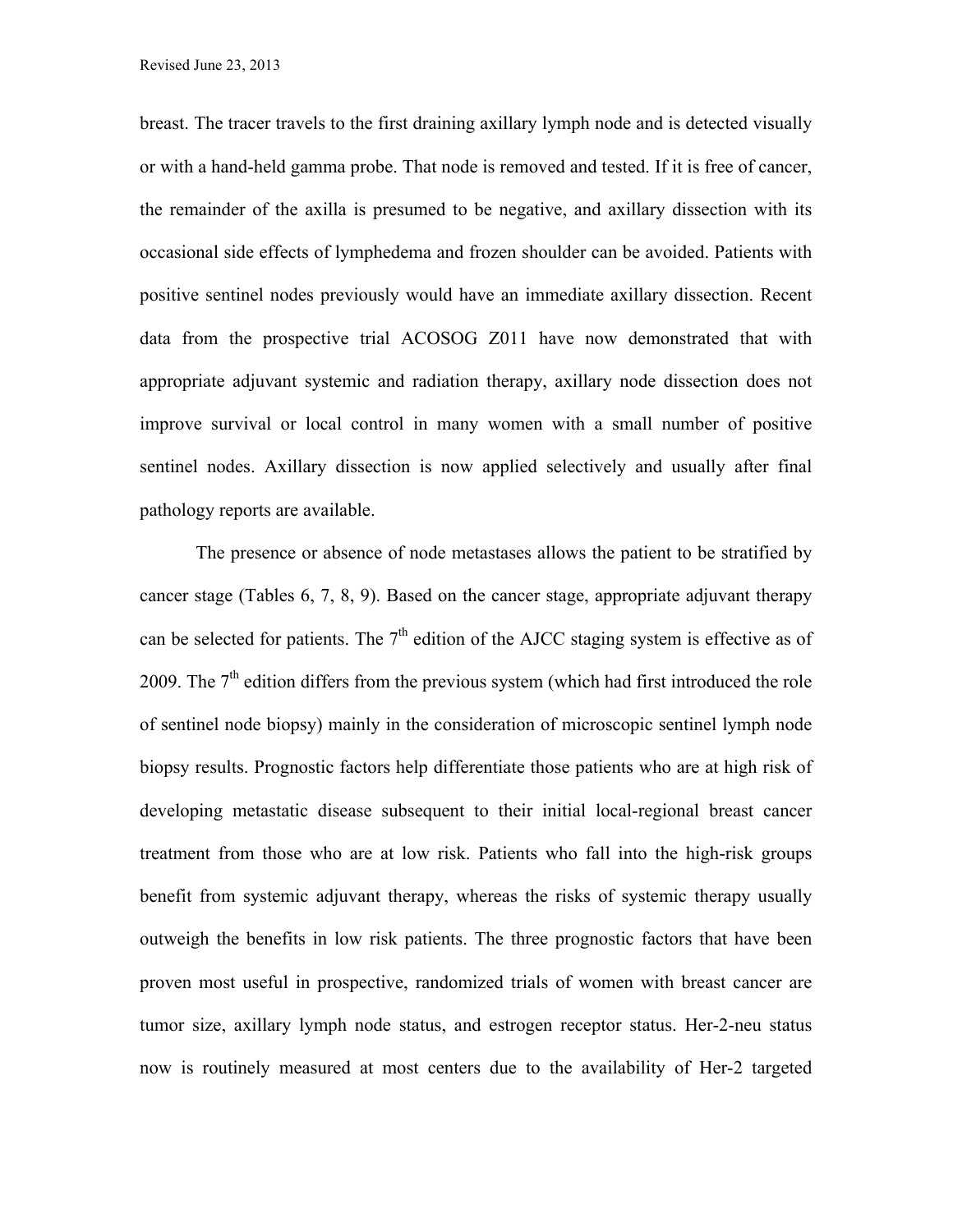therapies. The recent introduction of multi-gene assays (Oncotype DX, Mammaprint and others) has further allowed adjuvant treatment recommendations to be tailored to the individual tumor genetic characteristics.

Multiple clinical trials are available to help guide adjuvant treatment decisionmaking. The current standard is constantly changing. Current guidelines available from several sources represent general consensus from national experts based on the best available levels of evidence. There are honest differences of opinion concerning the appropriateness of current guidelines for individual patients. In the past, almost all nodepositive patients and most node-negative patients with larger tumors required adjuvant therapy. Patients with smaller tumors but with adverse characteristics would also be considered for systemic therapy. Newer genetic tumor profile tests such as the 21 gene panel (Oncotype®) and the 70 gene panel (Mammaprint®) are being increasingly used to make individualized patient treatment decisions, allowing patients who would not benefit from systemic chemotherapy to avoid the toxicity. The type of systemic therapy varies, but it includes several different chemotherapy regimens, the hormonal agents tamoxifen, anastrozole and letrozole as well as biologic agents such as trastuzamab. The NCCN website contains current treatment recommendations (www.nccn.org).

#### **Case 4 (a woman with a red, swollen breast)**

This patient most likely has a breast abscess that almost always is associated with lactation and infection by skin organisms. If given early in the development of breast infection, antibiotics can prevent abscess formation. In this patient, the antibiotics decreased some of the inflammation from the surrounding cellulitis but they could not penetrate into the abscess cavity that had already formed. An ultrasound is an excellent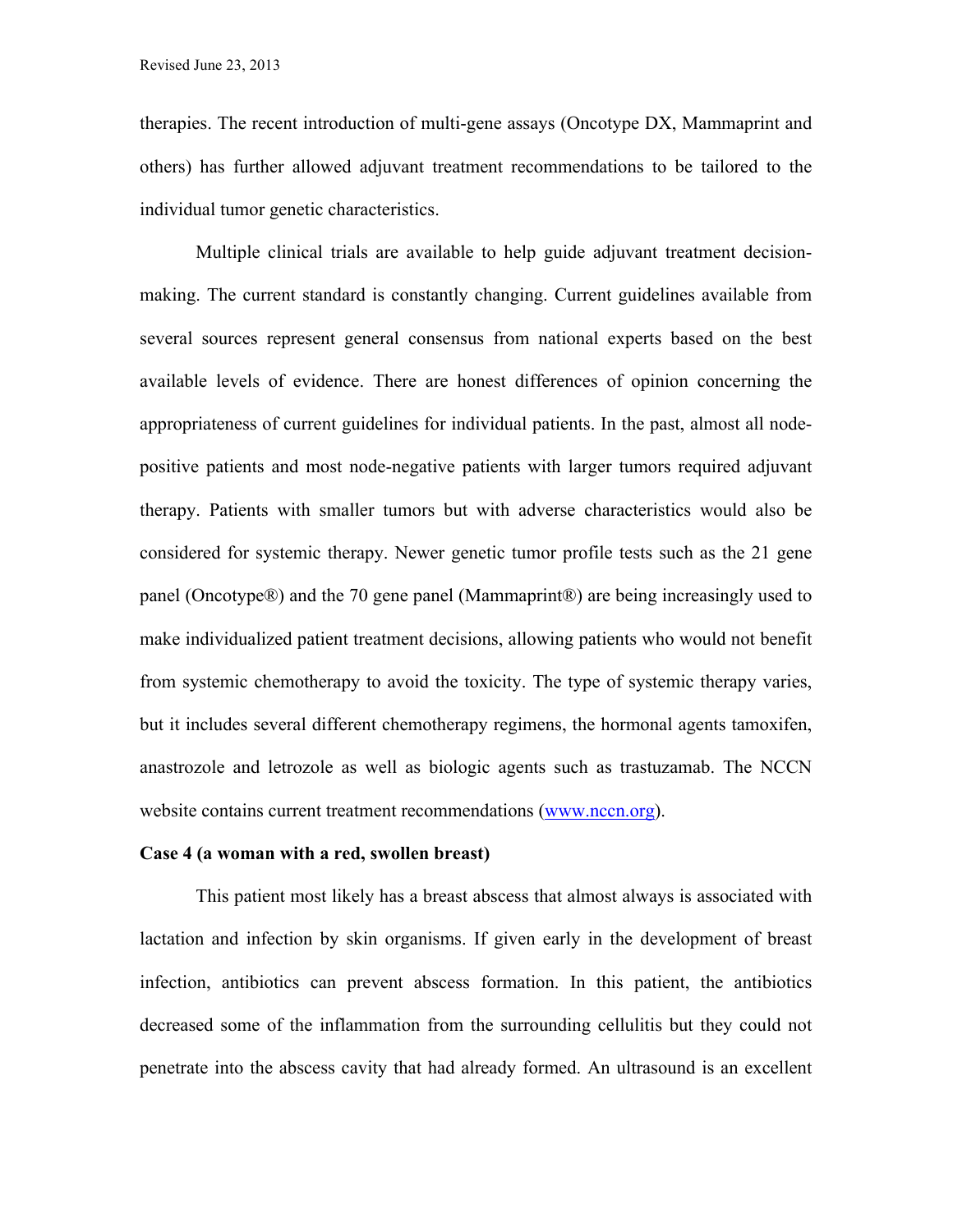first test for evaluating this patient. If it reveals an irregular cavity, percutaneous drainage can be performed and antibiotics would be continued. Often, this needs to be repeated every several days, but most cases will usually resolve. Occasionally, open surgical drainage is required.

The physician needs to be concerned about the possibility of locally advanced breast cancer in any patient with a red or swollen breast. Locally advanced breast cancer is considered operable or inoperable based on clinical characteristics. Pre-surgical systemic treatment is required for patients with Stage IIIB inoperable disease and should be strongly considered for patients with Stage IIIA operable disease. The concept of operable vs. inoperable breast cancer was originally described decades ago. Patients with extensive breast edema, inflammatory cancer, skin satellites, arm edema, parasternal and/or supraclavicular nodes always suffered recurrence when treated with surgery alone. Other grave signs include fixation to the chest wall, fixed nodes, large nodes, skin ulceration, or limited breast edema. Patients with these findings today are considered to have inoperable Stage IIIB or IIIC breast cancer. Patients with Stage IIIA disease are operable (albeit usually with mastectomy) but are still considered to have locally advanced breast cancer.

Neoadjuvant (pre-operative or induction) therapy in Stage III disease can produce response rates of 75% or greater. This has become the standard approach for patients with Stage IIIB breast cancer. Following successful induction therapy, mastectomy and radiation are used. Survival rates are improved compared to a "surgery-first" approach and local control rates are between 70 and 80%. For patients with operable Stage IIIA breast cancer, a modified radical mastectomy followed by post-operative adjuvant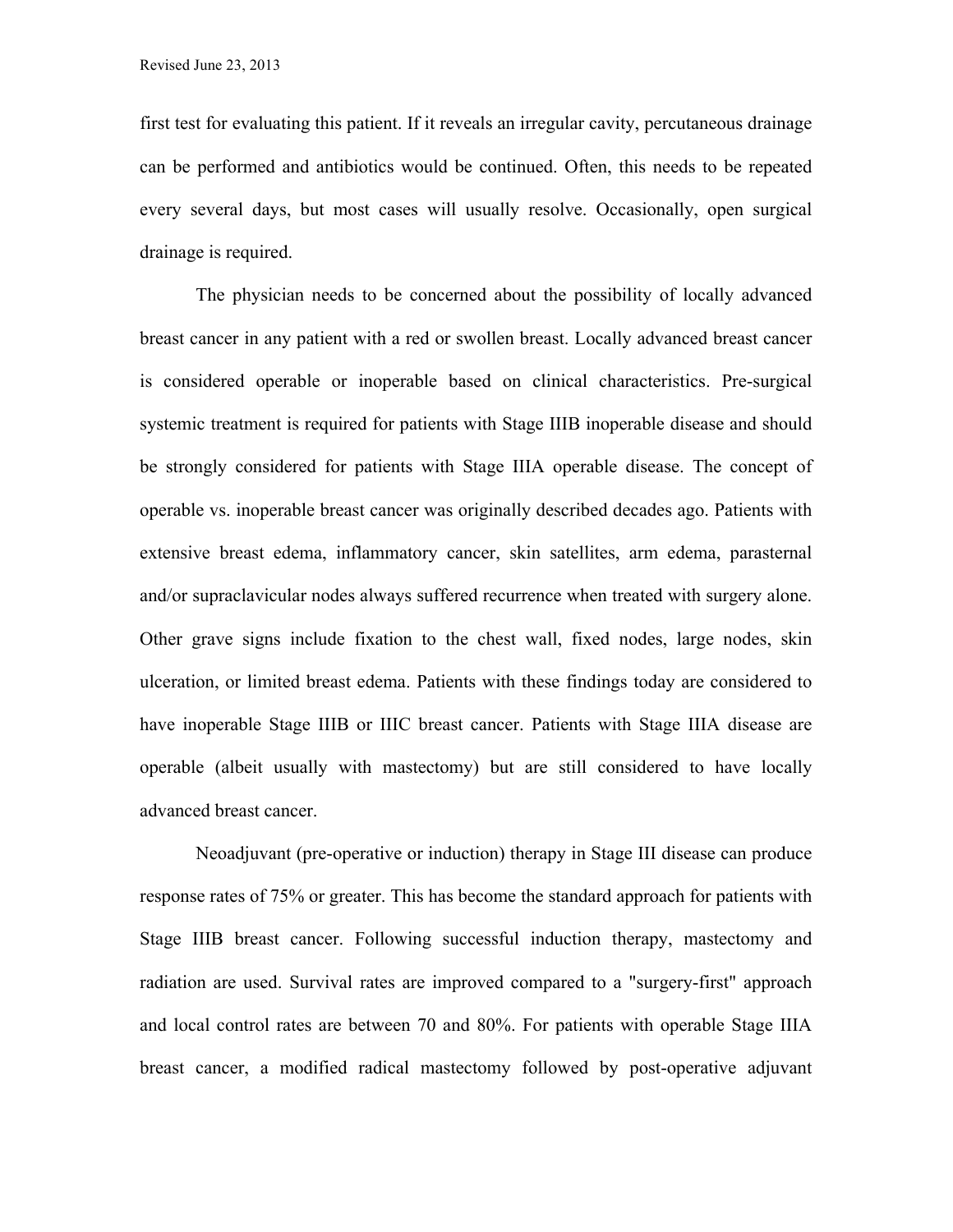therapy and post-mastectomy radiation is a reasonable approach. An alternative is preoperative chemotherapy with possible "down-staging" of the tumor and subsequent lumpectomy with radiation. In Stage IIIA breast cancer, the use of adjuvant therapy increases breast conservation rates. Survival is the same as post-operative systemic therapy. Negative aspects of pre-operative therapy include the potential loss of accurate staging information from "down-staging" of axillary nodes.

In addition, numerous reports have appeared concerning breast conserving surgery following induction chemotherapy in patients with early stage (I and II) breast cancer. Response rates up to 80% are seen and many patients who would require mastectomy can be treated adequately with breast conservation.

#### **Case 5 (ductal carcinoma-in-situ, DCIS)**

This patient with suspicious microcalcifications will require a biopsy. The most likely malignant finding is DCIS although she may have benign microcalcifications. Screening mammography has been shown to decrease death from breast cancer in screened populations. The American Cancer Society along with many other organizations recommend mammography beginning at age 40 for all women. Other organizations including the US Preventive Services Taskforce, recommend that screening begin at age 50. This should be combined with annual physician exam and breast self awareness (formerly BSE). A screening mammogram is obtained on asymptomatic women. They are batch read by a radiologist. The radiologist must decide if they are normal or abnormal. Less then 10% of screening mammograms would be expected to be abnormal. The patients with abnormal mammograms then are recalled for diagnostic mammography. Diagnostic mammography is performed with the radiologist on site in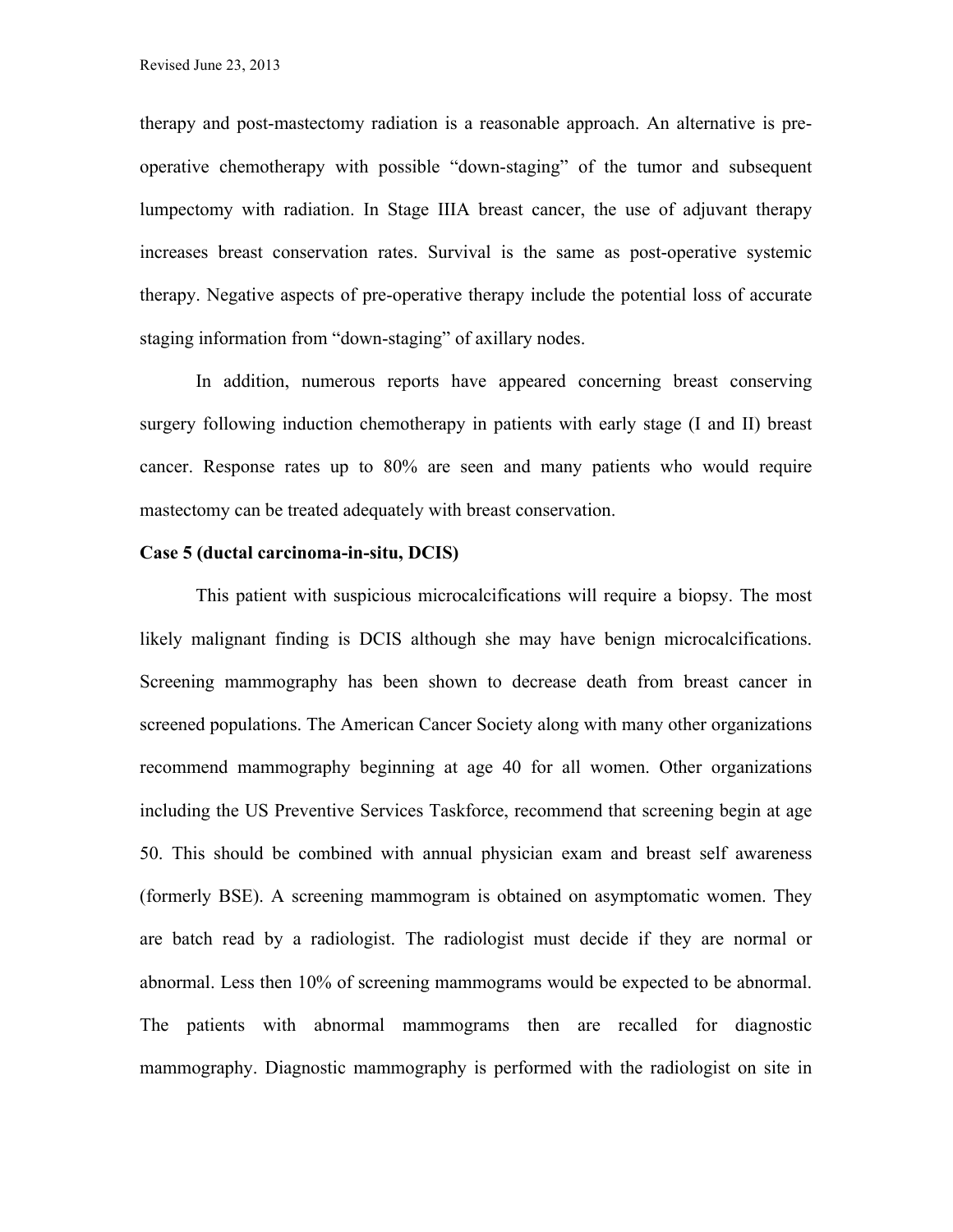order to direct the work-up. Additional views and special techniques such as spotcompression or magnification will be used. Ultrasound will be obtained to evaluate mammographic masses to distinguish solid masses from fluid filled cysts. Increasingly, breast MRI is used to evaluate masses and densities seen on mammography. At the completion of the diagnostic imaging session, the radiologist will classify the mammogram according to the American College of Radiology's Breast Imaging Reporting and Database System (BIRADS©). The report classifies the mammogram and provides clear recommendations to treating physicians (Table 10). Spiculated masses, solid masses, and indeterminate microcalcifications on mammography should be considered suspicious and almost always require biopsy.

Microcalcifications can appear benign or may represent malignancy. Microcalcifications that are clustered with numerous pleomorphic or linear forms often can represent ductal carcinoma-in-situ (DCIS). This is the earliest form of breast cancer and is about 98 – 99% curable with appropriate treatment. This patient needs to have a biopsy. Because the abnormality cannot be felt, an image must be used to guide the biopsy. Traditionally, wire localized excisional biopsy has been performed. Approximately 75% of such patients will have a benign biopsy. This has led to interest in less invasive biopsy techniques. Stereotactic percutaneous biopsy with a large bore core needles or a vacuum-assisted devices has demonstrated accuracy equivalent to open biopsy in most patients. This patient underwent a vacuum-assisted core biopsy with a result revealing intermediate grade DCIS.

The current standard for treatment of DCIS in patients desiring breast conservation is lumpectomy with clean margins followed by radiation. If a patient desires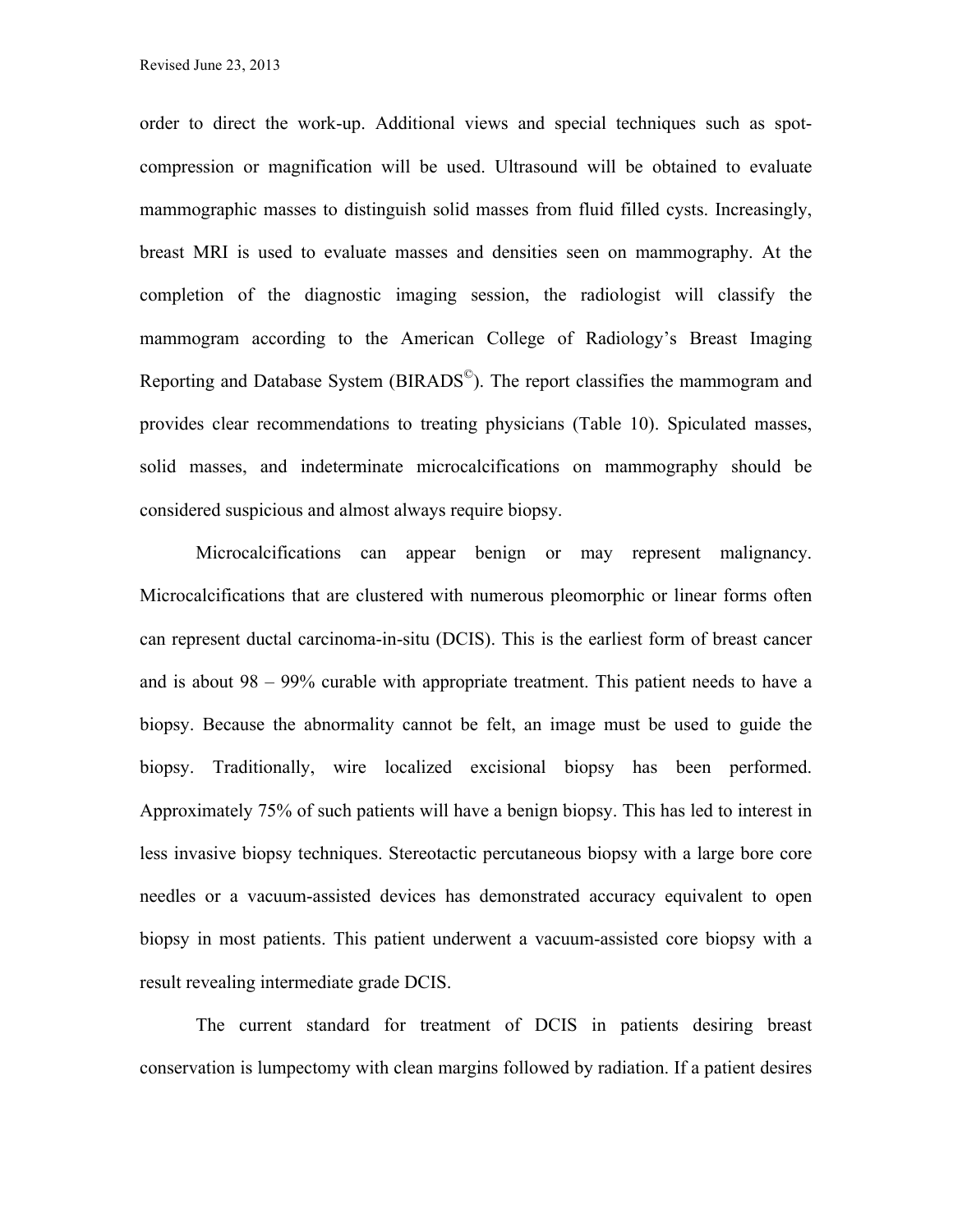mastectomy or there are contraindications to breast conservation, simple mastectomy (without axillary node dissection) may be performed. Several prospective trials clearly show a benefit to the addition of radiation therapy and systemic tamoxifen to lumpectomy. Survival is the same with either technique, but in-breast tumor recurrence (both recurrent DCIS and invasive breast cancer) is decreased with the addition of radiation and tamoxifen.

The patient in this scenario underwent wire-localized lumpectomy. The final pathology revealed DCIS with a diameter of 7 mm. The patient had a clear margin greater then 10-mm in all directions. While radiation would be considered standard in most patients, there is retrospective (Level II) data as well as early prospective data available to support lumpectomy alone in selected patients with DCIS. Several classification systems are available to select patients who might safely skip radiation, most notably the Modified Van Nuys Prognostic Index. This patient has a small tumor with a wide margin around it, and lumpectomy alone would be a reasonable alternative to lumpectomy with radiation. She chose to have radiation, the treatment supported by Level I evidence. She can expect about a 10% chance of in-breast tumor recurrence at ten years. If this occurs, she will need a simple mastectomy at that time. Regular follow-up with mammography every 6 to 12 months is essential for this patient.

With the increasing use of screening mammography, many women with very small areas of low grade DCIS are being identified. There has been increasing concern in the public health community that a significant number of women are being overdiagnosed with DCIS and receiving treatment for a condition which will not progress during their natural lifespan. This problem may compounded by the increasing use of US and MRI in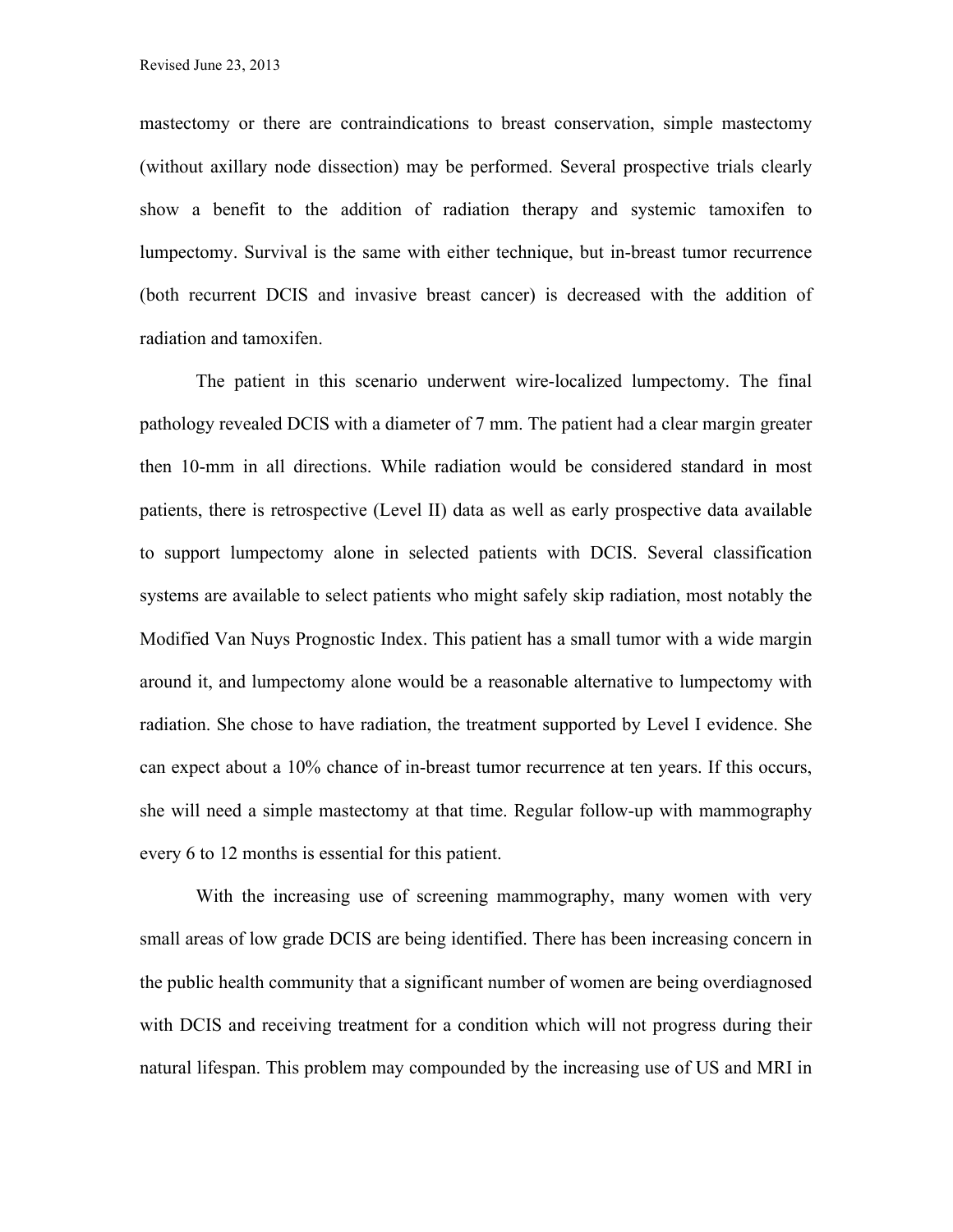routine screening. These tests are sensitive for the detection of breast cancer but are relatively non-specific, having high false positive rates.

### **Case 6 (papilloma vs. malignancy)**

The patient with the bloody nipple discharge might have breast cancer although benign illnesses can also cause bloody discharge. The evaluation of women who present with nipple discharge is determined by the nature of the discharge. A milky discharge can be physiologic, secondary to numerous medications that affect prolactin, or due to pathologic conditions such as a pituitary tumor or ectopic prolactin production. Approximately one third of women who have lactated can express breast secretions. Management by duct excision is indicated if the discharge is bothersome. A "fibrocystic discharge" is often brown, green, or black and usually is associated with duct ectasia or fibrocystic breasts. Fibrocystic discharge can also be treated by duct excision if bothersome.

In bloody discharges, malignancy is a concern. Clinical evaluation should be directed toward identifying palpable or mammographic lesions. Cytological evaluation of nipple discharge has questionable usefulness, since decisions concerning surgery are made on clinical grounds. Likewise, galactography only occasionally is helpful although some feel it helps guide excision. A negative galactogram should not be used as an excuse to avoid surgery when bloody discharge persists. Often, the discharge can be localized to one quadrant of the breast or even one duct, which is useful for guiding terminal duct excision. This is the procedure recommended for this patient. The bloody nature of the discharge, combined with its spontaneous expression on several occasions, raises the level of suspicion of malignancy.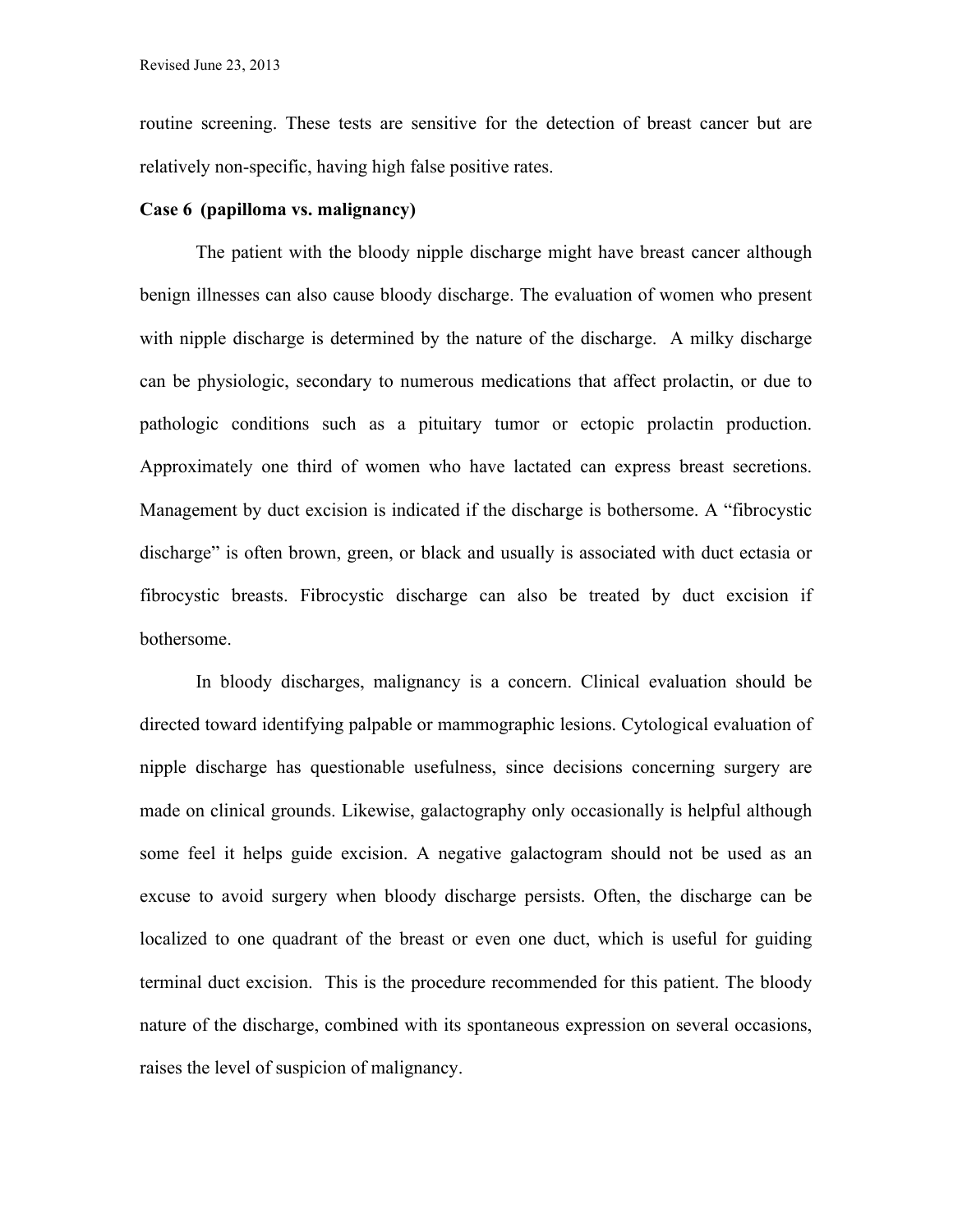The most common reason for bloody discharge is the presence of a papilloma, accounting for most of cases. Duct ectasia accounts for additional cases of nipple discharge. Cancer is present in 5 to 20% of bloody nipple discharges. Terminal duct excision can be performed as an outpatient using local anesthesia with sedation. A circumareolar incision may be used, and there usually is no need to close the resultant breast cavity. Younger patients who still expect to have children should be warned that interference with successful lactation might result.

#### **Case 7 (atypical hyperplasia and lobular carcinoma-in-situ)**

This patient has atypical hyperplasia and a family history of breast cancer. She does not have breast cancer and does not need specific treatment for her atypical hyperplasia. However, she is not a routine patient. She has an increased risk of developing breast cancer based on her pathology findings. This risk is further increased by her family history. This risk can be quantified using a mathematical model developed by Gail. This model takes into account patient current age, age at menarche, age at first live birth, family history, number of previous breast biopsies and any finding of atypical hyperplasia. Her risk of developing breast cancer is approximately 5% over the next five years, with a lifetime risk of about 30%. Atypical ductal hyperplasia represents a condition along the spectrum of breast cancer development. In some cases, even expert breast pathologists find it difficult to distinguish atypical ductal hyperplasia from DCIS.

Lobular carcinoma-in-situ (LCIS) is a high risk condition that does not require treatment but like atypical ductal hyperplasia it is a marker of a greatly increased risk of developing breast cancer. LCIS is usually an incidental finding at the time of biopsy for a palpable or mammographic abnormality. Patients with LCIS need a plan to address this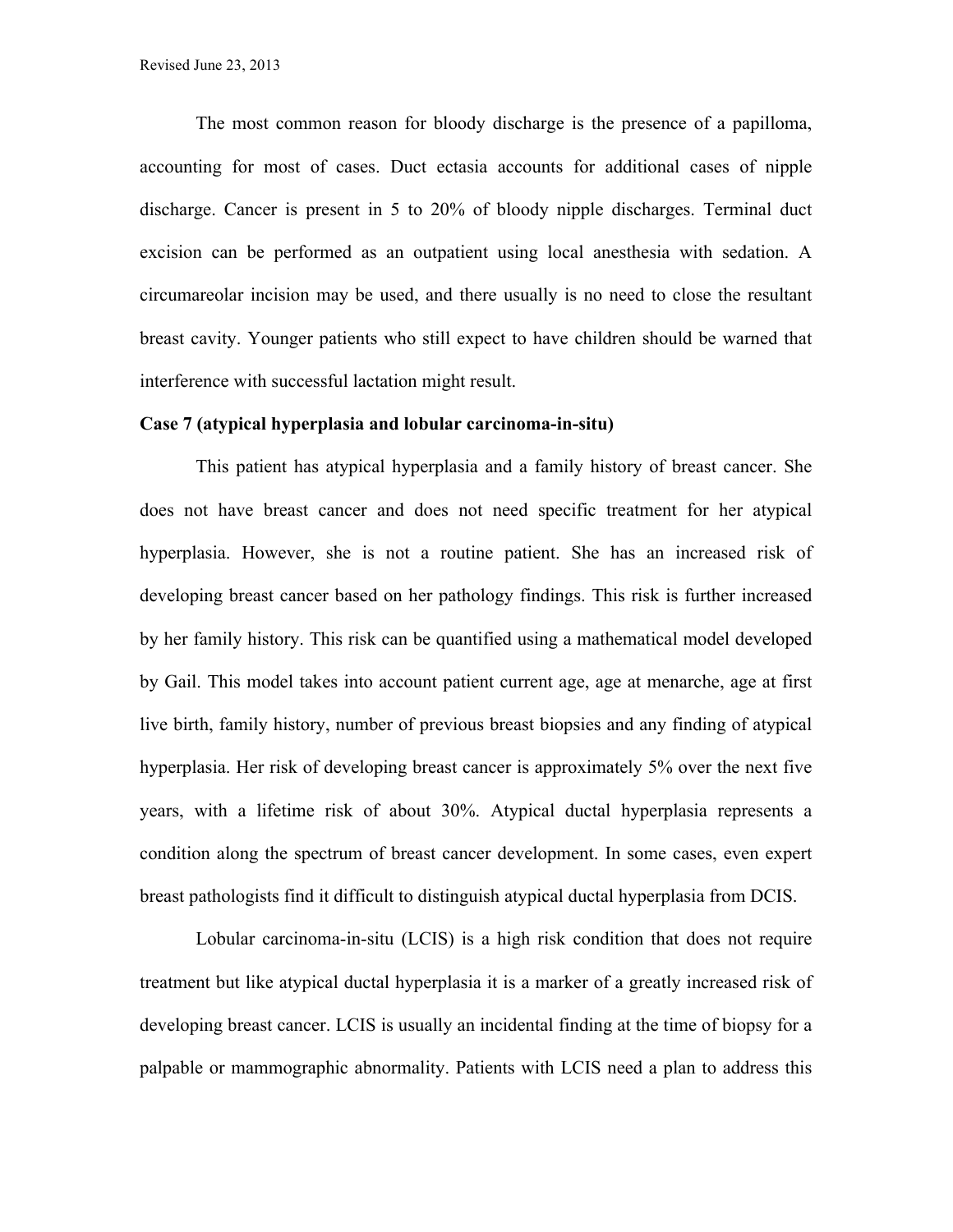increased risk. Current consensus recommendations for the patient above would suggest that she be examined at least twice a year, with at least one visit at a specialized breast center. She should continue with annual mammography and may wish to consider the use of screening MRI, recognizing it's relative lack of specificity.. She should consider the use of tamoxifen or raloxifine as a preventative agent. The Tyrer-Cuzick model can be used to estimate the level of risk in women with LCIS.

Other aspects in this patient's history might lead the clinician to consider the possibility that the patient carries a mutation in the BRCA 1 or BRCA 2 gene. If she was younger and there were several affected relatives with breast or ovarian cancer, the patient might wish to consider genetic testing. Carriers of the BRCA gene mutations appear to have a lifetime risk of developing breast cancer of  $50 - 80\%$ . Such women may wish to consider prophylactic mastectomy as a treatment option in lieu of increased surveillence. Recommendations for BRCA gene mutation carriers constantly are evolving since new data are released regularly. Currently, the American Cancer Society and the NCCN recommends the addition of annual screening MRI for women who carry a BRCA mutation or untested women who have a family history consistent with hereditary breast and ovarian cancer. The role of MRI screening in women with LCIS or atypical hyperplasia without a family history is evolving. The patient must also make decisions about screening or preventive surgery for her ovarian cancer risk.

#### **Summary**

Women who present with a breast complaint usually have a palpable mass, an abnormal mammogram or both. Low suspicion masses in pre-menopausal women may be observed through a menstrual cycle to see if they resolve. Persistent low suspicion masses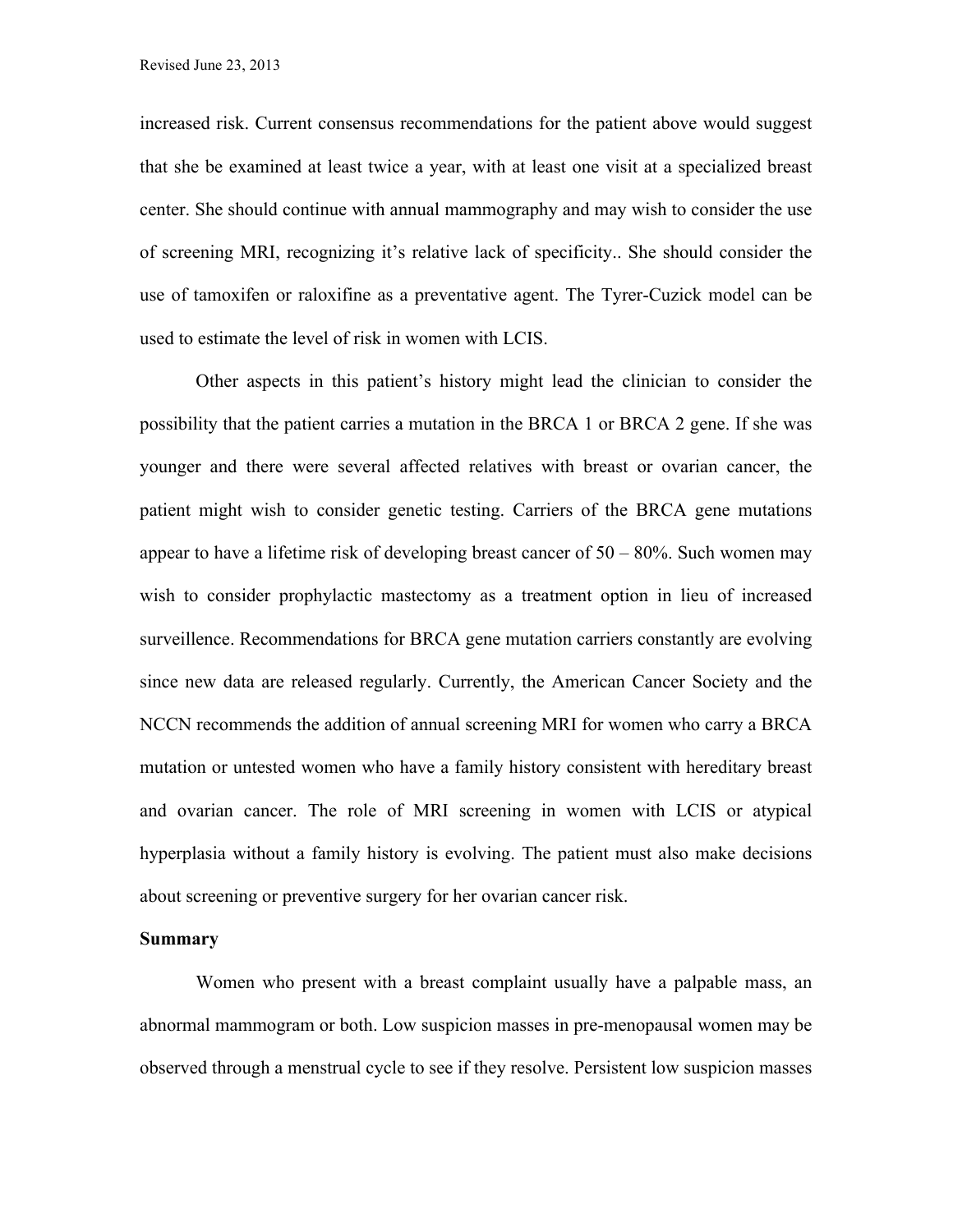require tissue diagnosis. Suspicious masses in a pre-menopausal woman and virtually all palpable masses in post-menopausal women require tissue diagnosis.

Patients with probably benign mammographic abnormalities require short interval imaging follow-up. Suspicious mammographic abnormalities require biopsy. Patients with bloody nipple discharge or a red, swollen breast may have cancer and appropriate evaluation including biopsy is required.

Patients with early stage breast cancer can usually be treated with breast conserving surgery and radiation therapy. Most patients with invasive breast cancer will benefit from systemic adjuvant therapy. Patients with locally advanced breast cancer require multi-modality treatment and are bested served by a multi-disciplinary approach.

Finally, patients with atypical ductal hyperplasia and/or LCIS are at increased risk of future breast cancer and require increased surveillance and/or preventative interventions. Patients with a strong family history (particularly pre-menopausal breast cancer in a mother or sister) should consider genetic testing and increased surveillance.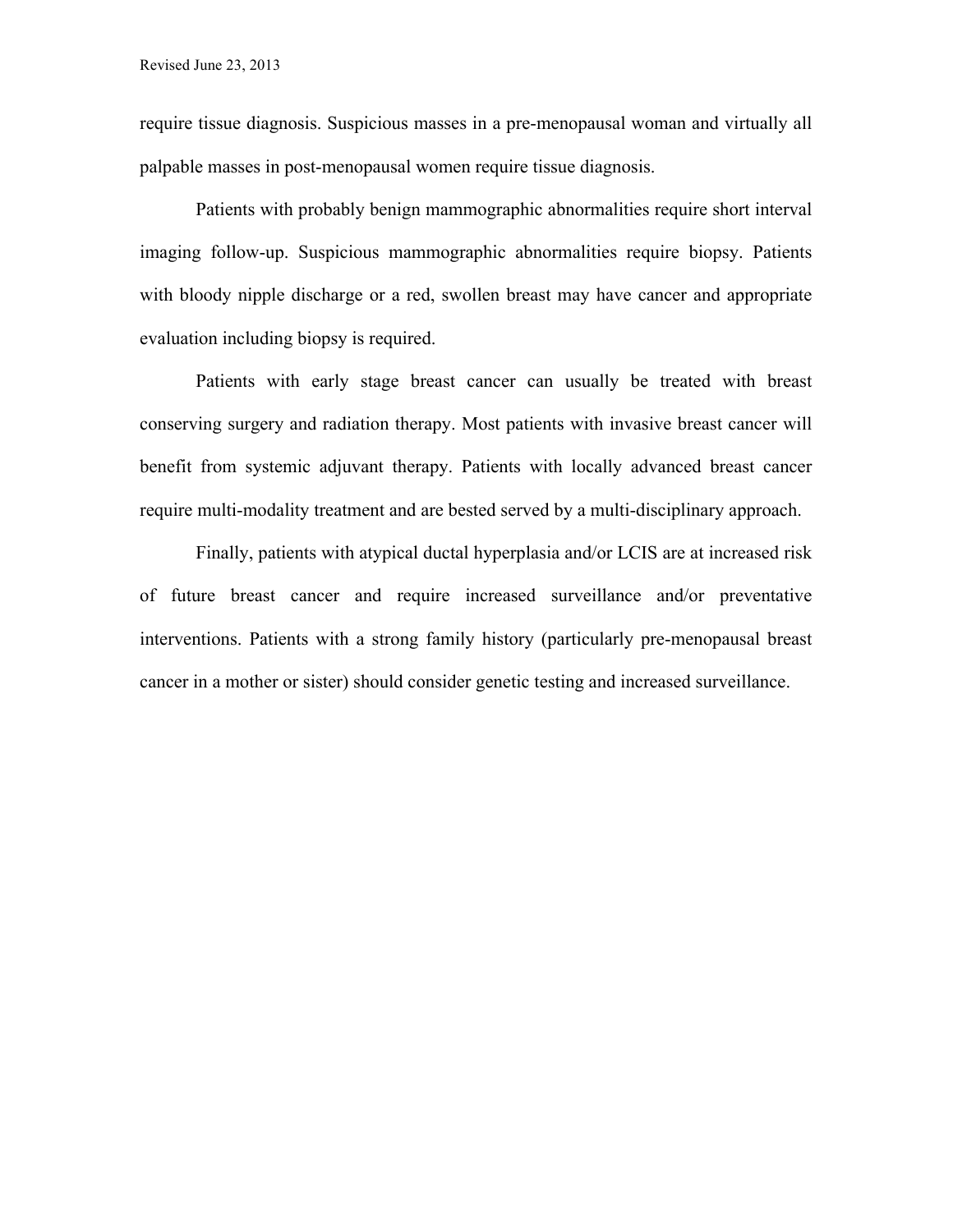## **Common Breast Complaints**

| Palpable mass          |  |  |
|------------------------|--|--|
| Abnormal mammogram     |  |  |
| Nipple discharge       |  |  |
| Swollen, tender breast |  |  |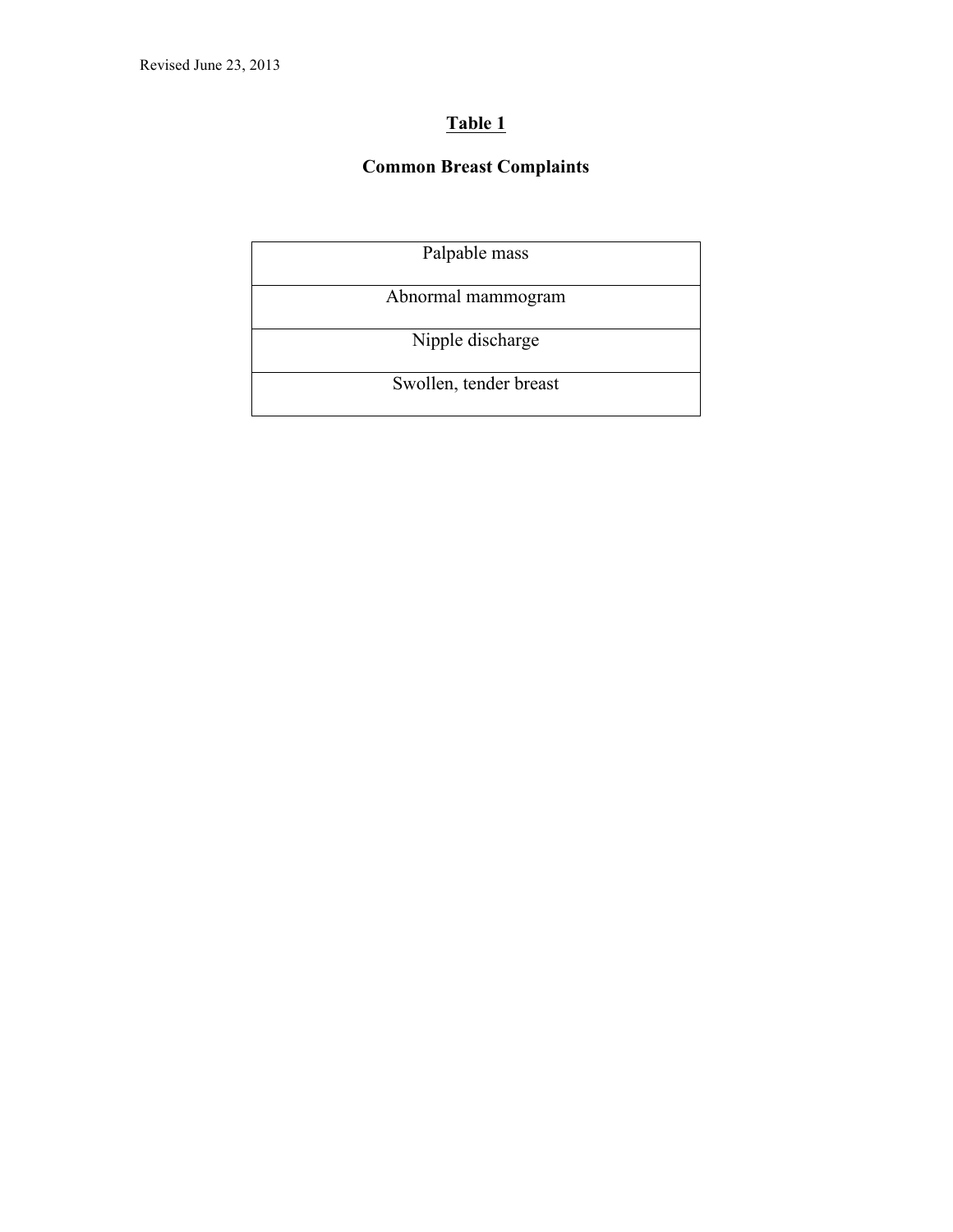# **Biopsy Techniques**

| Core needle biopsy, with or without vacuum assist         |
|-----------------------------------------------------------|
| Image guided core biopsy (stereotactic, US or MRI guided) |
| Excisional biopsy                                         |
| Wire localized excisional biopsy                          |
| Incisional biopsy (rarely used)                           |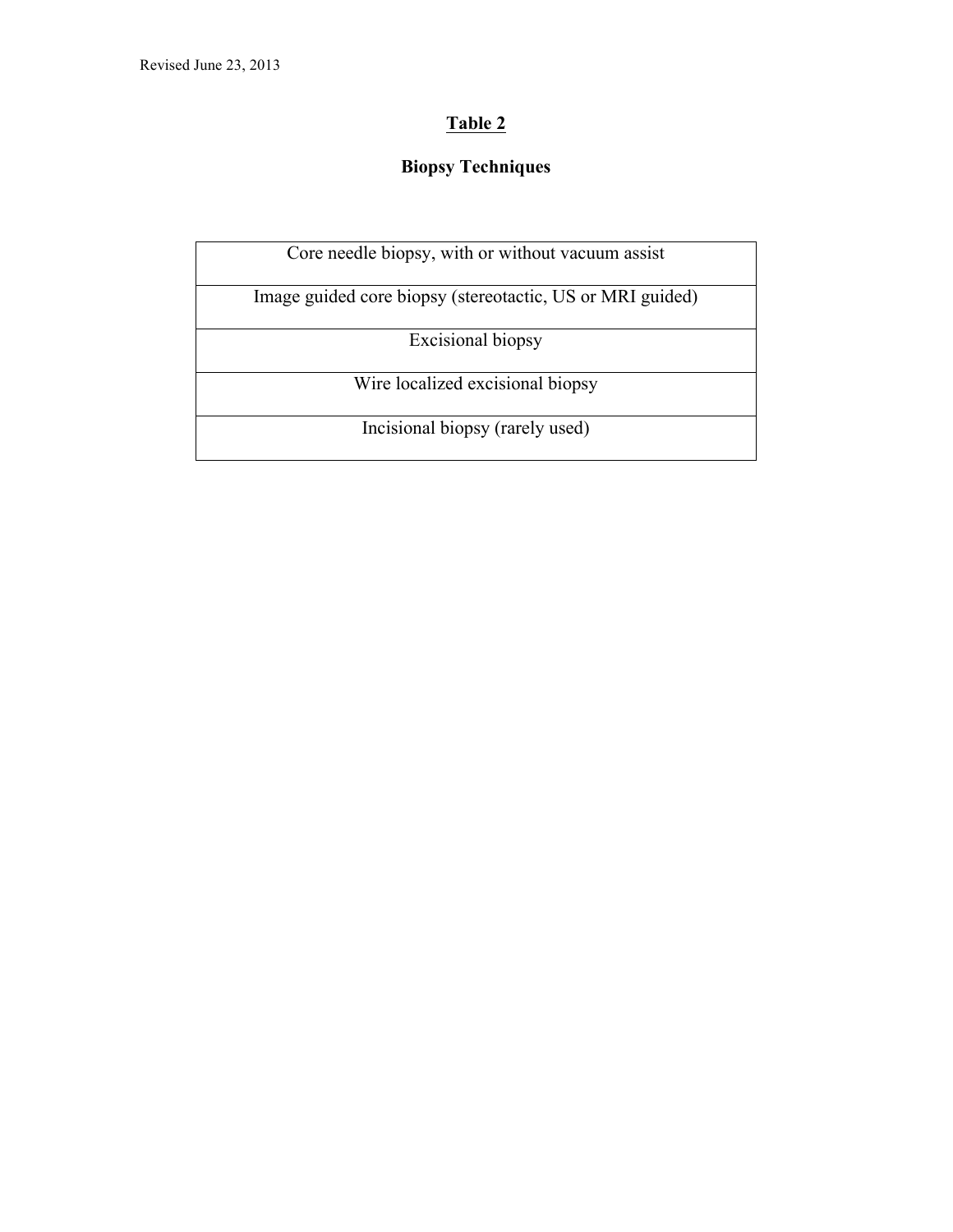# **The Triple Test**

| Benign physical exam           |
|--------------------------------|
| Benign image                   |
| Diagnostic and benign cytology |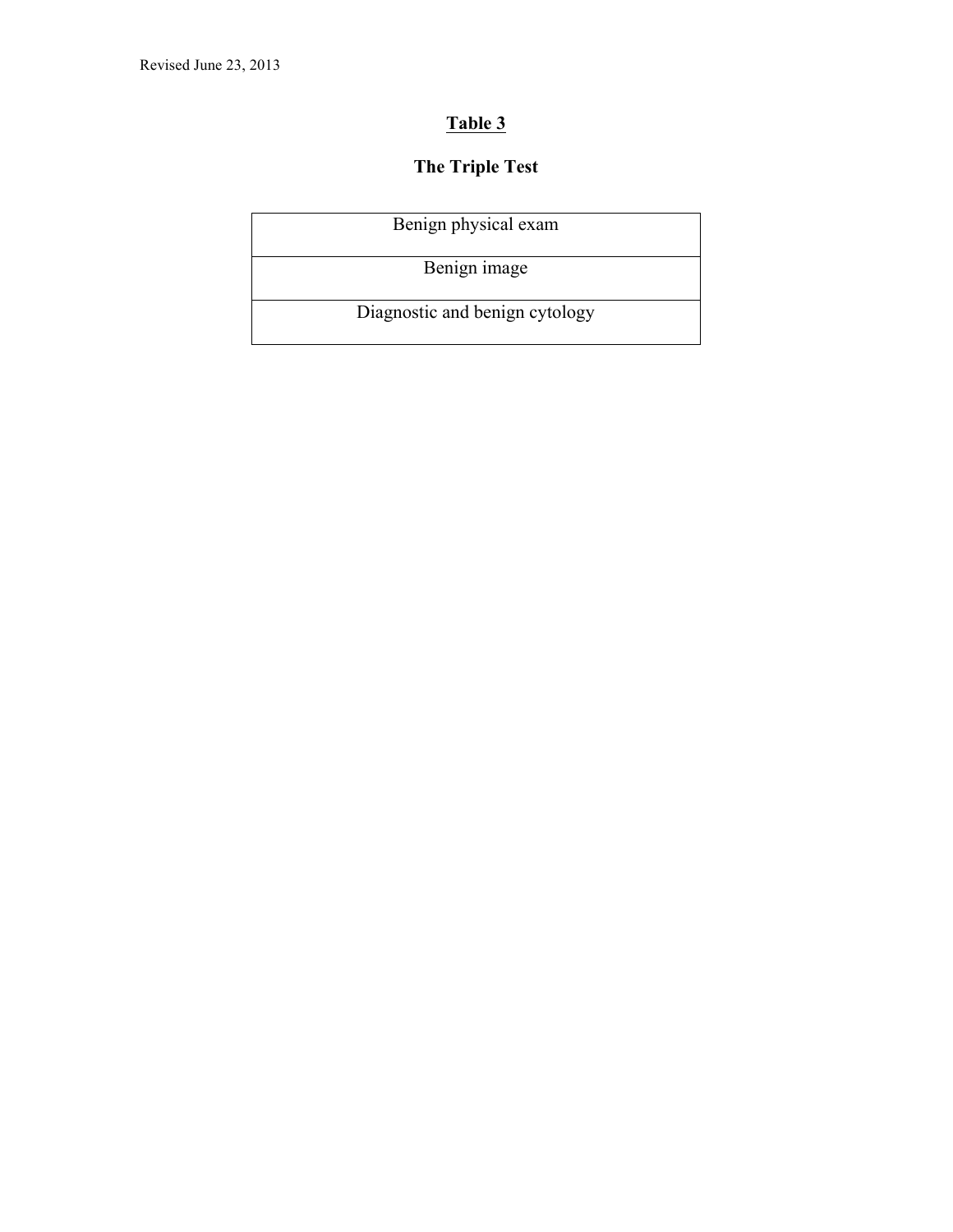# **The Pathologic Classification of Benign Breast Disease**

| Nonproliferative           | Proliferative w/o atypia       | <b>Atypical hyperplasias</b> |
|----------------------------|--------------------------------|------------------------------|
| Cysts                      | Moderate or florid hyperplasia | Atypical ductal hyperplasia  |
| Mild hyperplasia           | Intraductal papilloma          | Atypical lobular hyperplasia |
| Papillary apocrine changes | Sclerosing adenosis            | LCIS                         |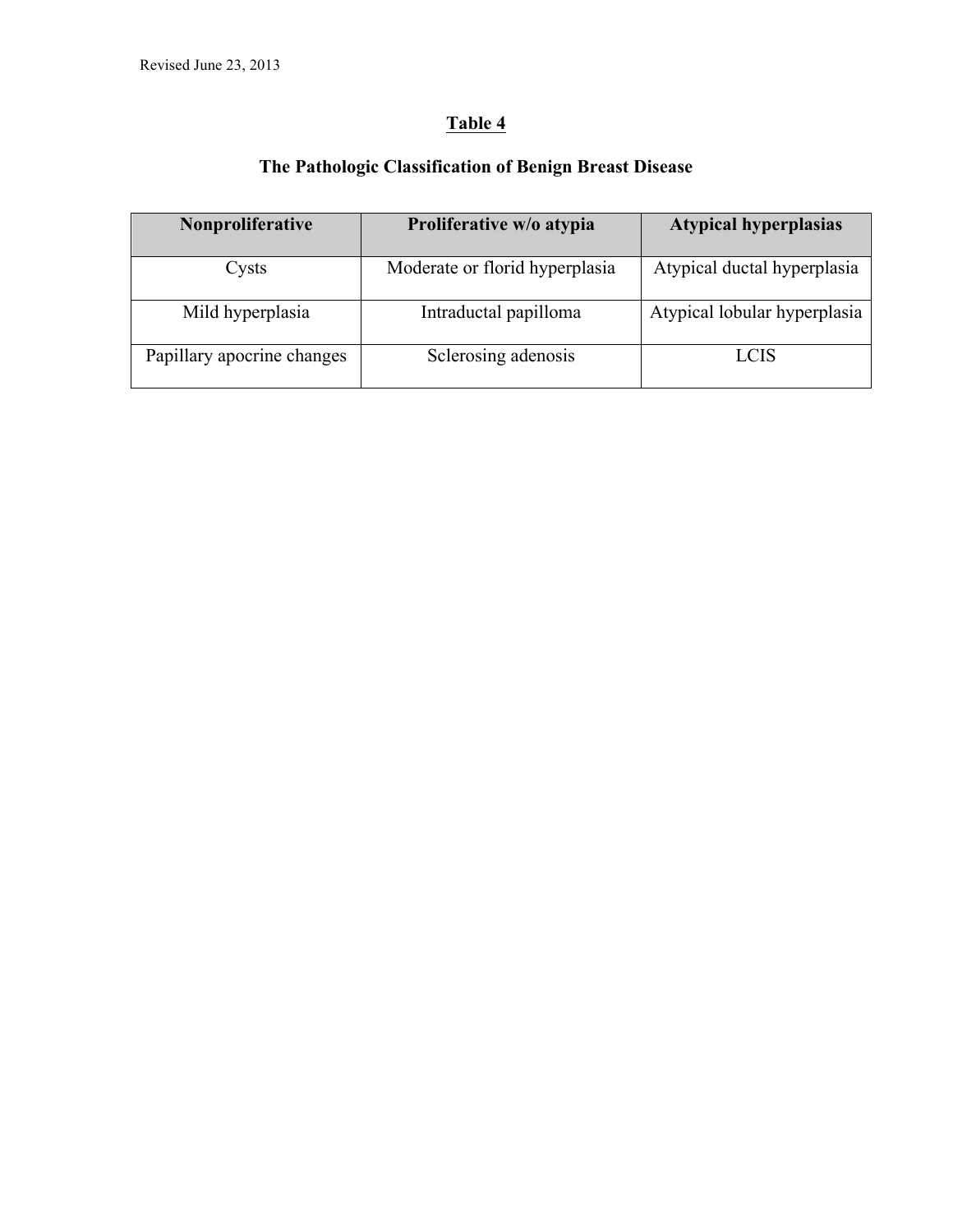| <b>Factors favoring breast conservation</b> | <b>Factors favoring mastectomy</b>    |
|---------------------------------------------|---------------------------------------|
| Small tumor                                 | Large tumor in small breast           |
| Unifocal tumor                              | Multicentric disease                  |
| Negative margins                            | Positive margin                       |
| Able to have radiation                      | Unable to have radiation              |
| Patient preference                          | Patient preference.                   |
| Committed to followup                       | Difficulty with follow-up anticipated |

# **Factors Favoring Breast Conservation vs. Mastectomy**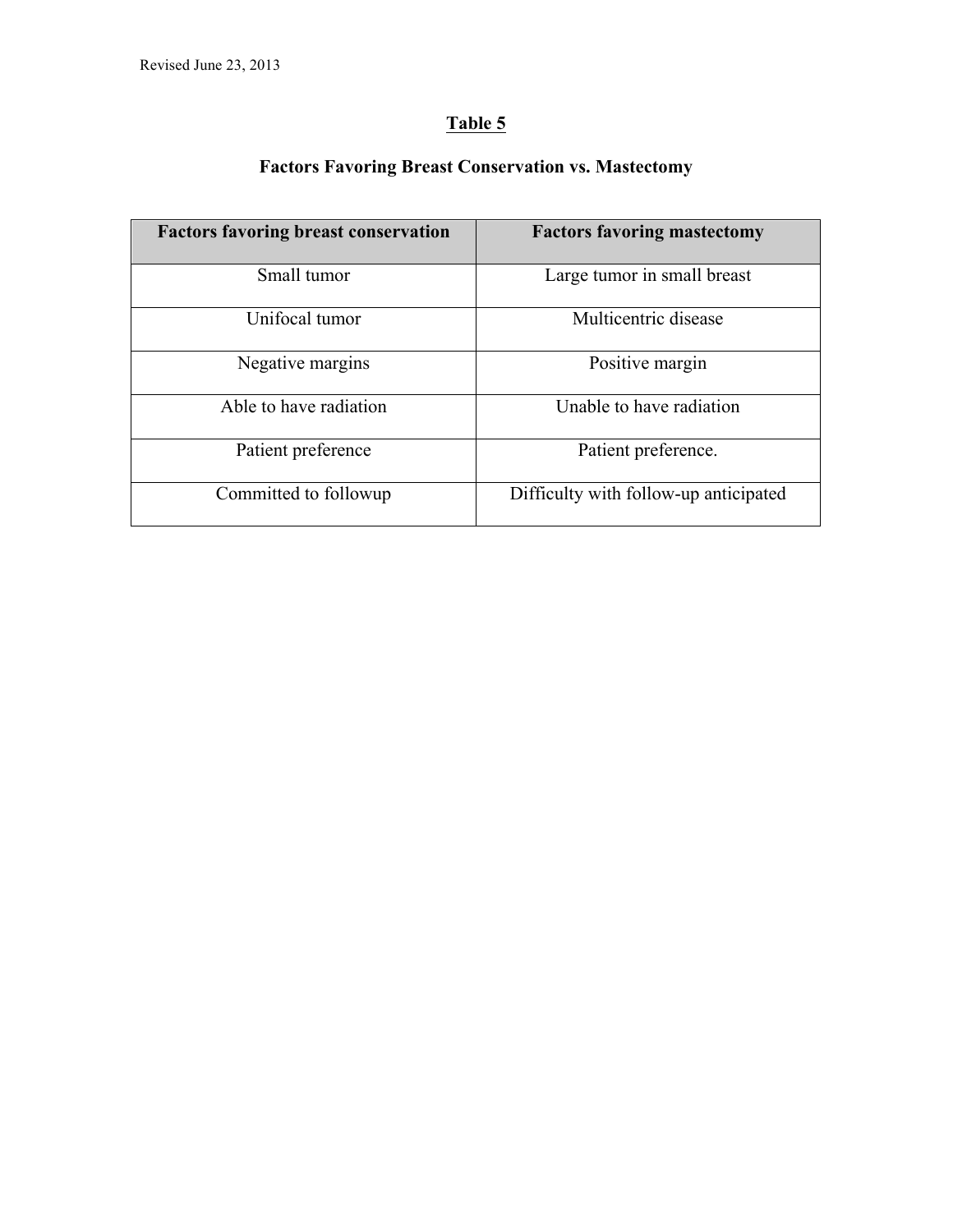# **AJCC T Category**

| T              | <b>Description</b>                            |
|----------------|-----------------------------------------------|
| Tis            | Carcinoma in situ                             |
| T1             | 2 cm or less                                  |
| T <sub>2</sub> | $>$ 2 but $<$ 5 cm                            |
| T <sub>3</sub> | Greater then 5 cm                             |
| T <sub>4</sub> | Skin, chest wall involvement, or inflammatory |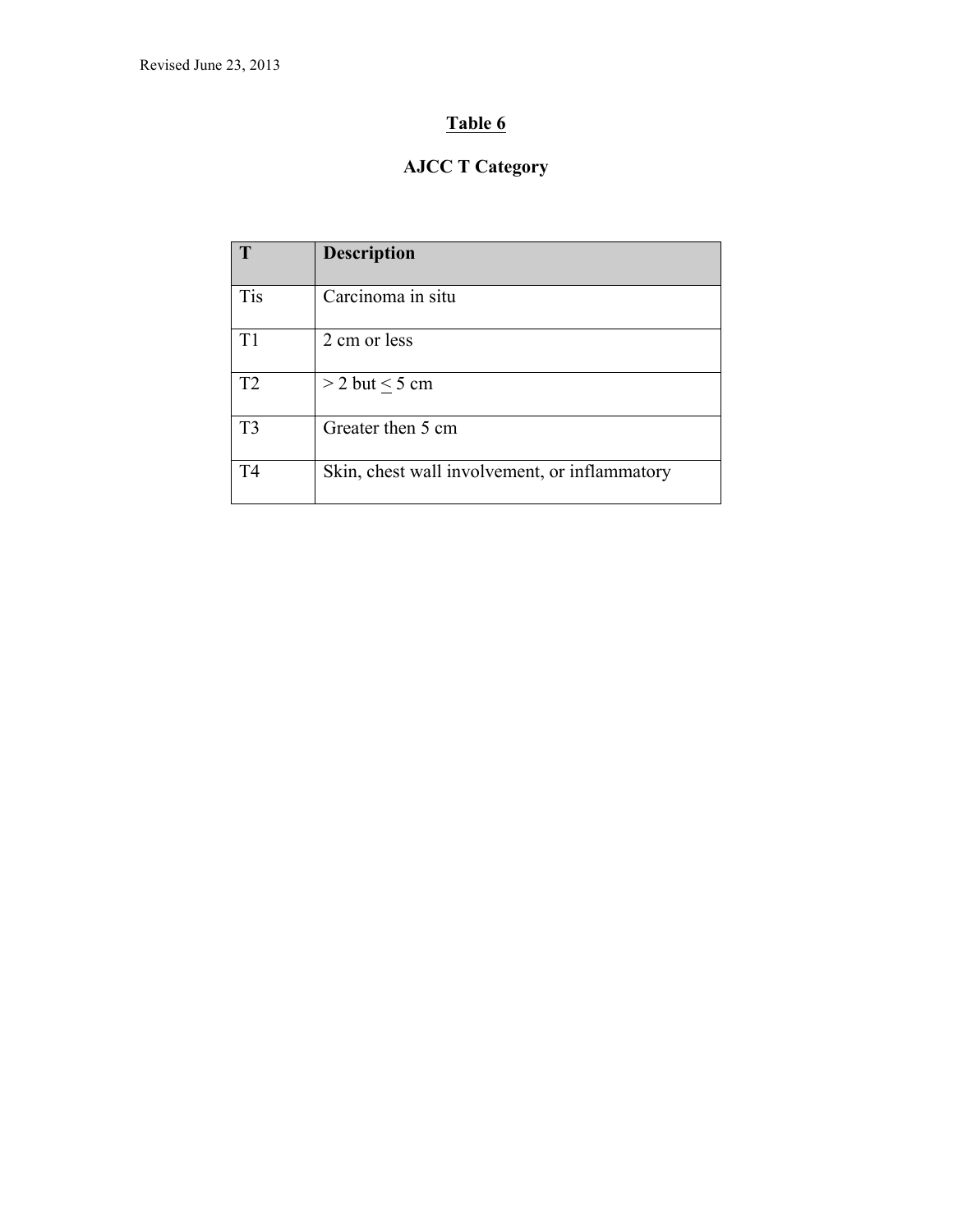# **AJCC N and M Categories**

| N & M           | <b>Description</b>                                                                                                                                                                                       |
|-----------------|----------------------------------------------------------------------------------------------------------------------------------------------------------------------------------------------------------|
| pN0             | No node involvement                                                                                                                                                                                      |
| pN1mic          | Tumor in nodes measuring between 0.2 and 2.0 mm                                                                                                                                                          |
| pN1             | 1 to 3 axillary nodes and/or microscopic IM nodes detected by<br><b>SLN</b>                                                                                                                              |
| pN <sub>2</sub> | 1) 4 to 9 axillary nodes<br>2) clinically positive IM nodes without any positive axillary<br>nodes                                                                                                       |
| pN3             | 1) 10 or more axillary nodes<br>2) any infraclavicular or supraclavicular nodes<br>3) clinically positive IM nodes with positive axillary nodes<br>4) microscopic IM nodes with 4 or more axillary nodes |
| M <sub>0</sub>  | No distant metastases                                                                                                                                                                                    |
| M1              | Distant metastases                                                                                                                                                                                       |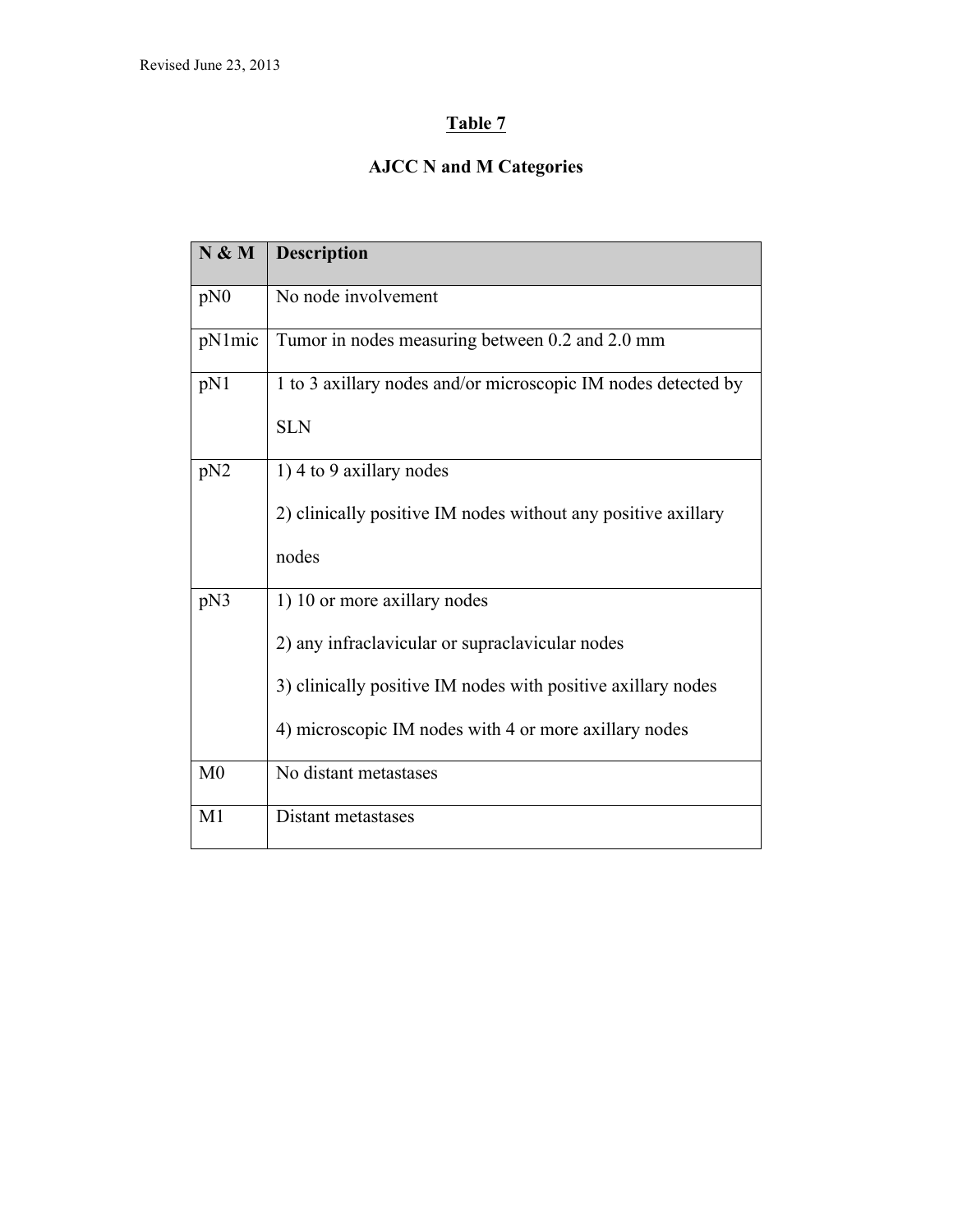## **Early Stage Breast Cancer**

| <b>Stage</b>     | <b>Tumor</b>   | <b>Nodes</b>   | <b>Metastases</b> |
|------------------|----------------|----------------|-------------------|
| Stage 0          | <b>Tis</b>     | N <sub>0</sub> | M <sub>0</sub>    |
| Stage IA         | T <sub>1</sub> | N <sub>0</sub> | M <sub>0</sub>    |
| Stage IB*        | T <sub>1</sub> | N1mic          | M <sub>0</sub>    |
| Stage IIA        | $T0-1$         | N1             | M <sub>0</sub>    |
|                  | T <sub>2</sub> | N <sub>0</sub> | M <sub>0</sub>    |
| <b>Stage IIB</b> | T <sub>2</sub> | N1mic or N1    | M <sub>0</sub>    |
|                  | T <sub>3</sub> | N <sub>0</sub> | M <sub>0</sub>    |

 $*$  = new category for  $7<sup>th</sup>$  edition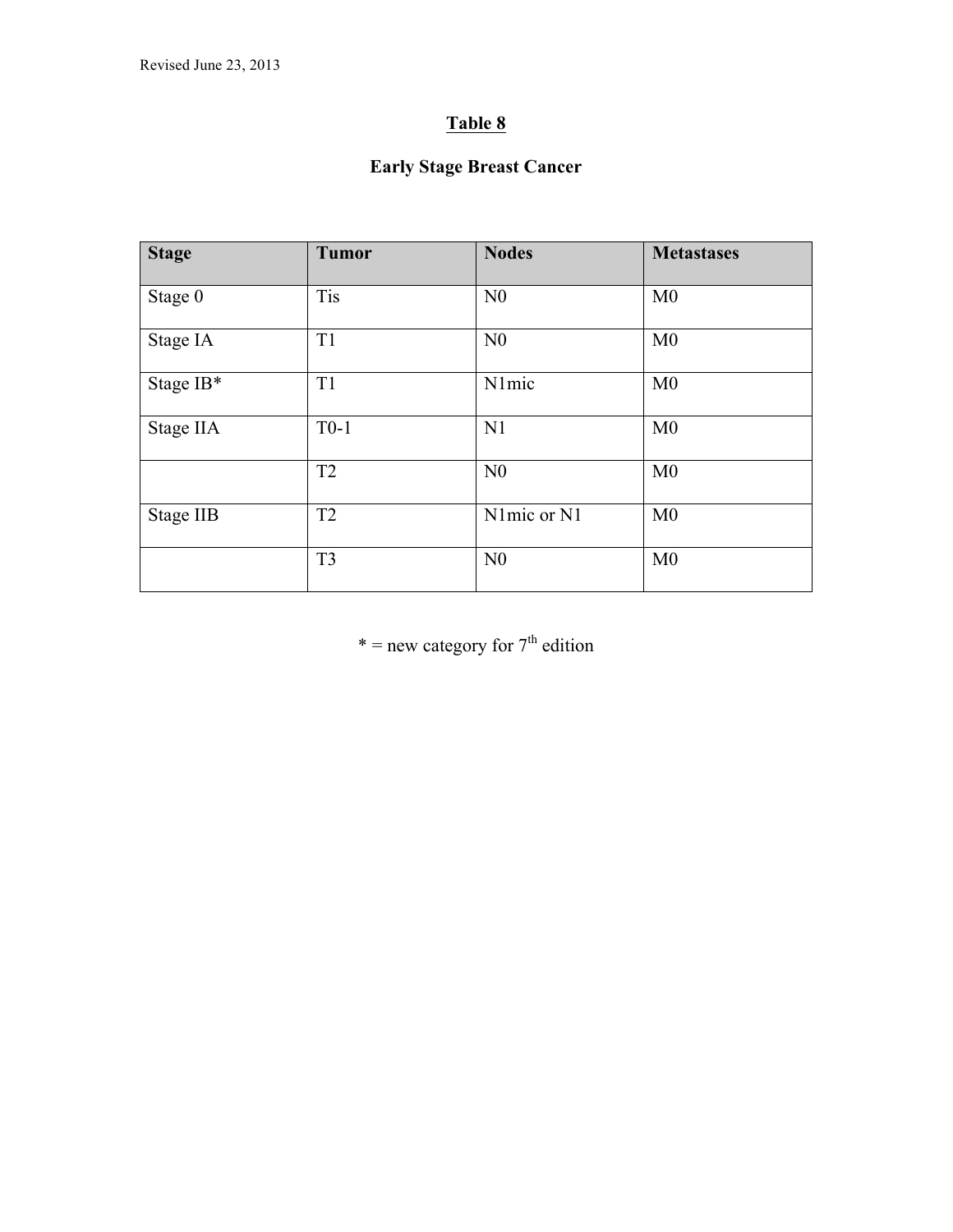# **Locally Advanced Breast Cancer**

| <b>Stage</b>      | <b>Tumor</b>   | <b>Nodes</b>   | <b>Metastases</b> |
|-------------------|----------------|----------------|-------------------|
| Stage IIIA        | $T0-3$         | N <sub>2</sub> | M <sub>0</sub>    |
|                   | T <sub>3</sub> | N1 mic or N1   | M <sub>0</sub>    |
| <b>Stage IIIB</b> | T <sub>4</sub> | $N0-2$         | M <sub>0</sub>    |
| Stage IIIC        | Any T          | N <sub>3</sub> | M <sub>0</sub>    |
| Stage IV          | Any T          | Any N          | M1                |